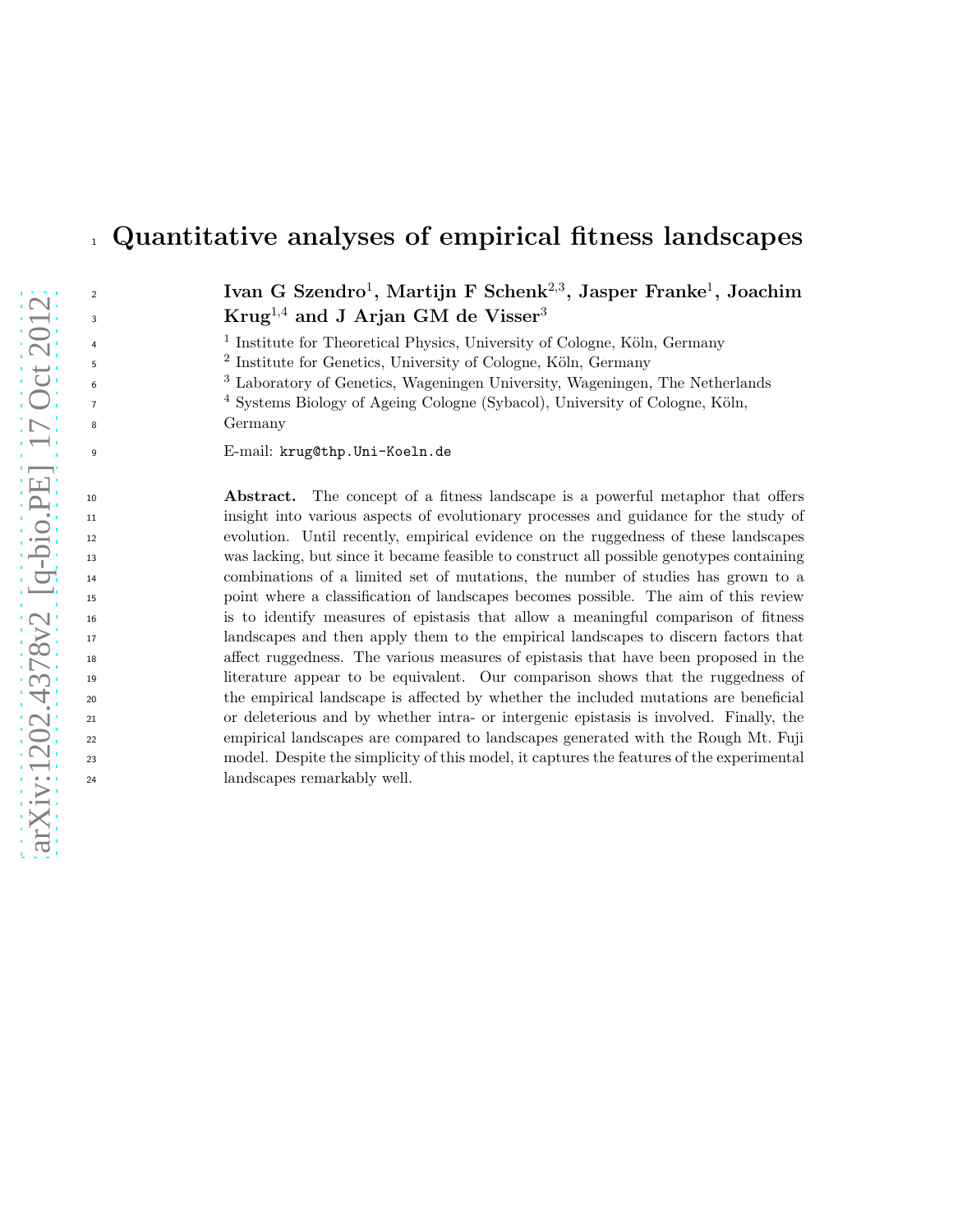# 1. Introduction

 How genotypes map onto phenotypes is one of the central questions in biology. Developmental and systems biologists seek to understand the physical, biochemical and physiological basis of the genotype-phenotype map, while evolutionary biologists study its evolutionary causes and consequences [\[1,](#page-21-0) [2,](#page-21-1) [3\]](#page-21-2). To predict the evolutionary fate of a genotype it is essential to understand how genotypes map onto fitness – the basic predictor of an organism's evolutionary success. This has led to the notion of a fitness landscape [\[4,](#page-21-3) [5\]](#page-21-4), which is a mapping from the multidimensional genotype space to a real-valued measure of fitness. Graphical renderings often depict the fitness landscape as a surface above a two-dimensional base plane symbolizing the genotype space, but it is clear that such a low-dimensional representation is generally inadequate to provide more than a rather superficial, metaphoric description of the evolutionary process (for an alternative visualization see fig[.1\)](#page-2-0). The limitations of the two-dimensional representation have spawned much fundamental criticism of the fitness landscape concept. Here, rather than abandoning the concept altogether, we take the view that "fitness landscapes...should be studied in less picturesque but more quantitative  $17 \; ways'' [6].$  $17 \; ways'' [6].$  $17 \; ways'' [6].$ 

 Within the fitness landscape metaphor, adaptation is imagined as a hill-climbing process leading the population to a fitness peak, with distinct roles for both natural selection and genetic drift [\[7,](#page-21-6) [8\]](#page-21-7). The structure of the fitness landscape can range from smooth with few accessible peaks to rugged with multiple peaks separated by valleys of low fitness. Whether the landscape is smooth or rugged has important 23 consequences for evolution  $[9, 10]$  $[9, 10]$ . For instance, the topography of the fitness landscape <sup>24</sup> affects speciation via reproductive isolation [\[11,](#page-21-10) [12\]](#page-21-11), the evolutionary benefits of sex and 25 recombination [\[13,](#page-21-12) [14\]](#page-21-13), the evolution of genetic robustness and evolvability [\[15,](#page-21-14) [16,](#page-21-15) [17\]](#page-21-16). and the predictability of evolution [\[7,](#page-21-6) [18,](#page-21-17) [19,](#page-21-18) [20\]](#page-21-19).

 Little is known about the factors that determine the topography of a fitness landscape, beyond the general notion that epistasis is involved. The term epistasis as defined by Fisher [\[21\]](#page-21-20) includes all deviations from the additive effects of alleles at different loci, and is usually considered for two alleles only. To understand the role of epistasis in shaping the structure of fitness landscapes we need to distinguish between  $\alpha$  magnitude and sign epistasis [\[22\]](#page-21-21). Magnitude epistasis is present when the fitness effect of a mutation at a given locus has a definite sign (beneficial or deleterious) irrespective <sup>34</sup> of the alleles at other loci, while the magnitude depends on the genetic background. Magnitude epistasis does not constrain accessibility of mutational trajectories in an absolute sense and only affects the curvature of a landscape, which can be quantified by a quadratic regression of mean fitness on mutation number. On the other hand, sign epistasis occurs when mutations are beneficial in some genetic backgrounds, but not in others. Hence, the sign (positive or negative) of an allelic effect changes with the presence of an allele at another locus. Sign epistasis causes pathways to become inaccessible by natural selection and thus introduces ruggedness into the landscapes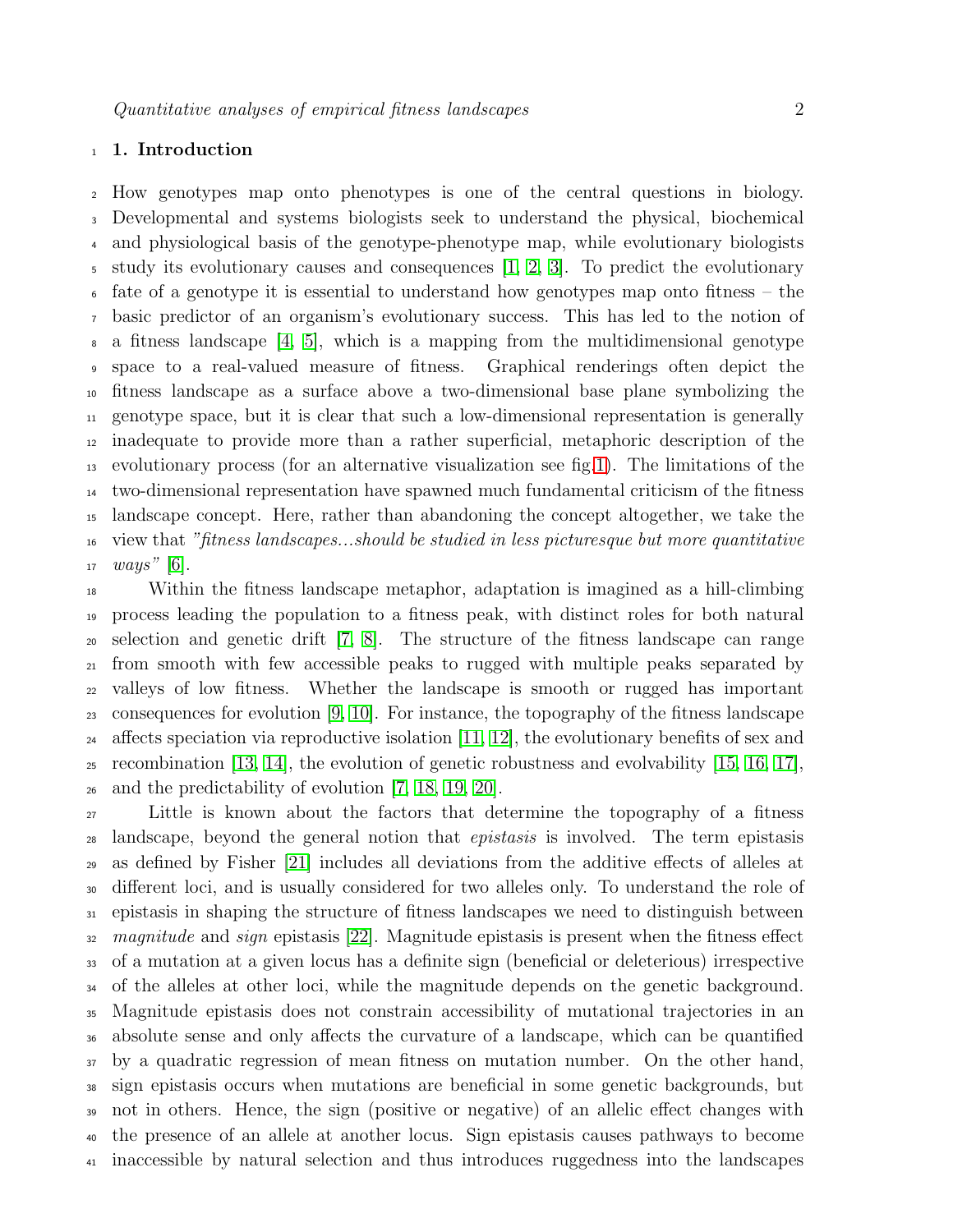

<span id="page-2-0"></span>Figure 1. The figure shows two examples of empirical fitness landscapes containing all combinations of mutations at  $L = 4$  loci. Genotypes are represented by binary sequences, where 0 (1) indicates the absence (presence) of the corresponding mutation. Arrows point in the direction of increasing fitness, and underlined nodes correspond to fitness maxima. Colored arrows point towards the fittest neighbor, forming the basins of attraction of a steepest ascent ("greedy") adaptive walk. (a) Fitness landscape based on four beneficial mutations in the bacterium *Methylbacterium extorquens* [\[26\]](#page-21-22) (landscape A in Tables [1](#page-8-0) and [2\)](#page-15-0). (b) Fitness landscape based on four mutations in a malaria drug resistance gene  $[27]$ . The fourfold mutant  $\{1111\}$  confers maximal drug resistance but does not optimize the growth rate in the absence of the drug, which is the quantity used here as a proxy for fitness (landscape D in Tables [1](#page-8-0) and [2\)](#page-15-0).

 [\[17,](#page-21-16) [22\]](#page-21-21). A special case of sign epistasis, called reciprocal sign epistasis, occurs when the sign of both alleles' fitness effects changes with a change of alleles at the other locus. Reciprocal sign epistasis is a prerequisite for the occurrence of multiple fitness peaks  $4$  [\[23,](#page-21-24) [24\]](#page-21-25).

 A related but distinct classification of epistatic interactions discerns between 6 unidimensional and multidimensional epistasis  $[2, 12]$  $[2, 12]$ . In the unidimensional case fitness can be written in terms of a scalar function of the genotype, such as the number of loci carrying a mutation, whereas multidimensional epistasis includes all allelic interactions. Generic fitness landscapes are expected to display both sign epistasis and multidimensional epistasis. Nevertheless, in empirical studies a unidimensional fitness function has often been assumed by averaging over different allelic combinations carrying the same number of mutations. Such an approach can be misleading, because a seemingly additive unidimensional fitness landscape may result from the cancellation of multidimensional epistatic interactions [\[25\]](#page-21-26).

 In theory, with full knowledge of a fitness landscape, one overlooks all possible evolutionary pathways connecting two genotypes, and would be able to determine the likelihood that particular pathways are taken. This would render evolution predictable in a restricted (i.e., a posteriori) sense. However, these predictions are valid for a specific combination of genotype and environment, and also depend on population dynamic parameters such as population size and mutation rate. Another limitation is that one can only study a tiny part of sequence space explicitly, because the number of genotypes grows beyond comprehension with the number of loci considered. Even for a single gene of 1000 base-pairs and when allowing only point mutations, the number of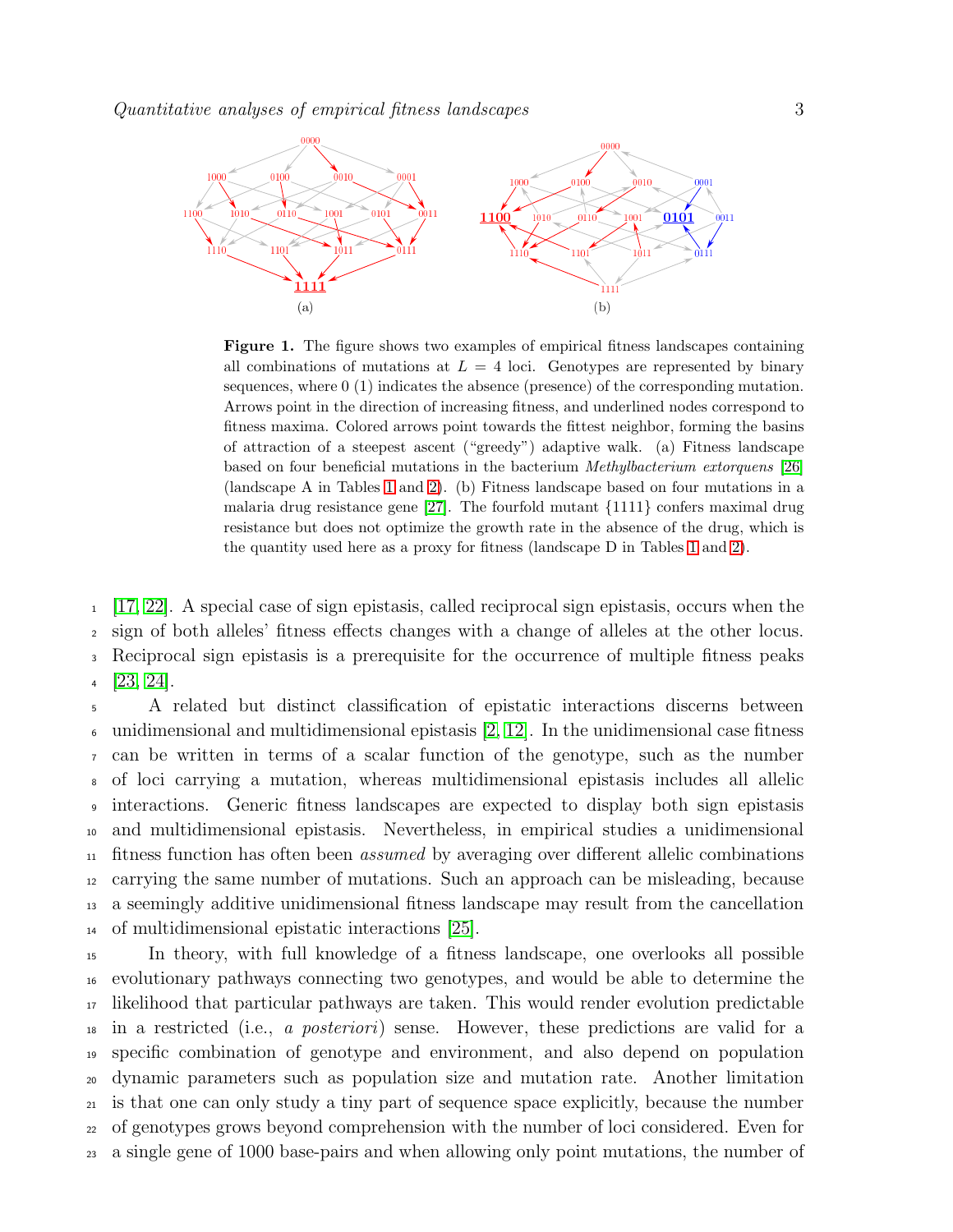possible genotypes  $(4^{1,000})$  is larger than the total number of particles in the universe, as Sewall Wright [\[5\]](#page-21-4) realized. This scale problem has two immediate implications. First, it emphasizes the fundamentally stochastic nature of evolution, given how little of genotype space has been probed by life since it exists. Second, if we are to use the growing amount of information about the genetic make-up of organisms to understand and ultimately predict evolution, we need to invoke models of fitness landscapes parametrized by empirical observations.

 The purpose of this review is to compare the topographies of empirical fitness landscapes that recently have been published. Before doing so, we briefly survey the main models of fitness landscapes in which ruggedness can be tuned, as well as the different approaches to study fitness landscapes empirically. Recent efforts have been <sup>12</sup> directed towards constructing all  $2^L$  possible genotypes containing combinations of a  $_{13}$  limited set of L mutations, and measuring their fitness or a proxy thereof [\[2\]](#page-21-1), see fig[.1](#page-2-0) for two examples. First, we compare different measures of ruggedness and sign epistasis derived from the available landscapes, and find that these correlate well and thus appear to be equivalent. Second, using these robust measures of ruggedness we can compare the ruggedness of different empirical landscapes despite of methodological differences and the variety of biological systems involved. We find that those landscapes built from mutations that are known to have a combined beneficial effect are less rugged than those built from mutations that are selected without regard to their combined effect, in particular when they are deleterious. Third, we compare the empirical fitness landscapes to a simple statistical one-parameter model, the Rough Mt. Fuji model, which combines a linear fitness trend with uncorrelated random fitness variations. We find that this model captures the features of the empirical landscapes surprisingly well.

## 2. Fitness landscape models

 Until recently empirical information about the structure of fitness landscapes was largely unavailable, and the number of studies is currently still small. Therefore, past studies of fitness landscapes have been mostly restricted to theoretical work. The models proposed in this context are based on very different - and sometimes even contradicting - intuitions. In this section, we give a brief overview of the most popular models. 31 Throughout we represent genotypes by binary strings  $\vec{\sigma} = (\sigma_1, \sigma_2, ..., \sigma_L)$  of length L, 32 where  $\sigma_i = 0$  (1) if the mutation at the *i*-th locus is absent (present), compare to fig[.1.](#page-2-0)

#### 2.1. Kauffman's LK model

 If a given gene A, when expressed, produces an essential protein that requires the presence of another protein produced by gene B to function properly, these two genes <sup>36</sup> interact epistatically. When gene A is expressed independently of gene  $B$ , an organism with a defective mutation in gene B incurs the cost of producing the protein from  $\gamma$ <sup>38</sup> gene A without experiencing its beneficial effect. The mutation in gene B can thus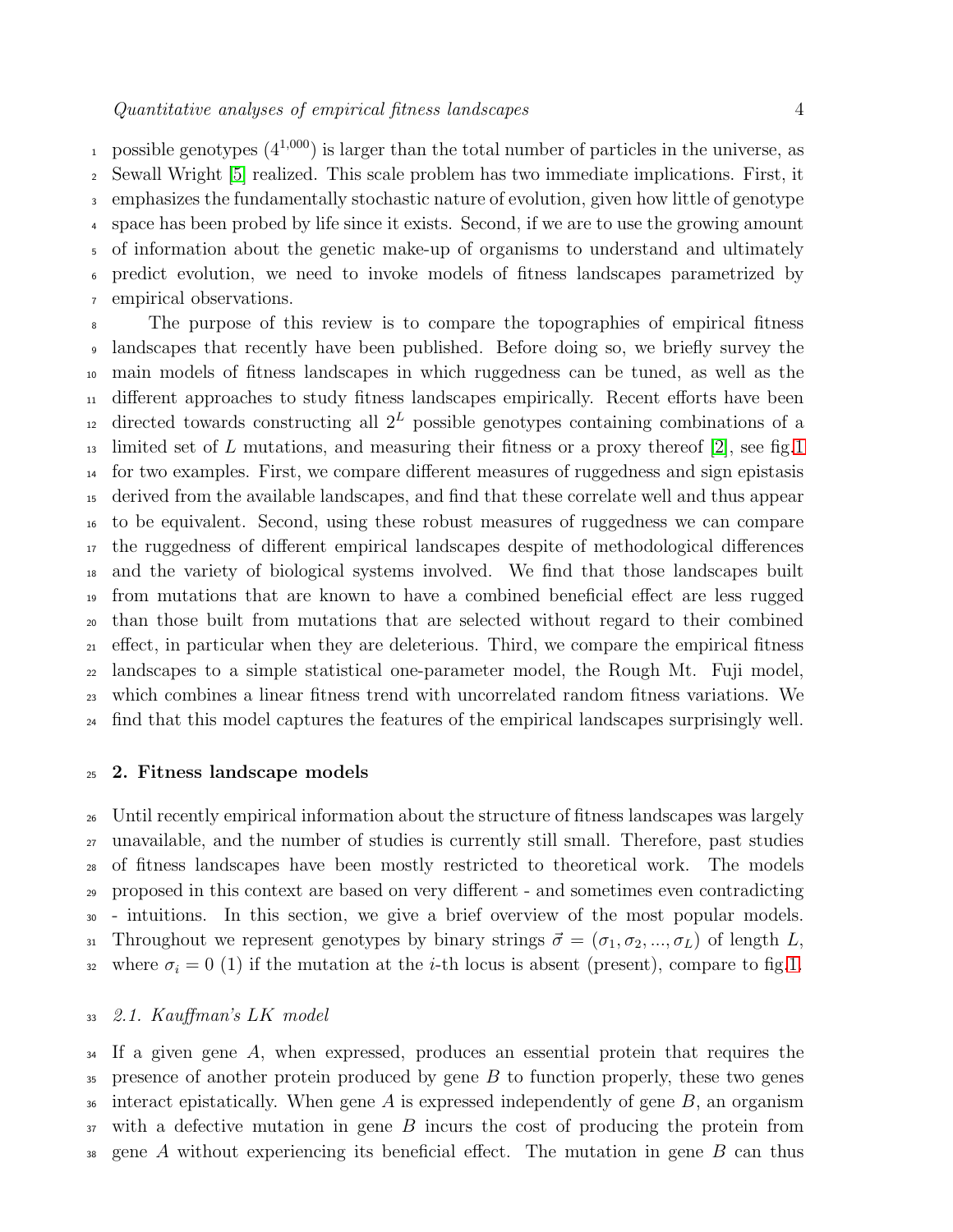change the fitness contribution of gene A from beneficial to deleterious, resulting in 2 sign epistasis. The main motivation of the  $LK$  model as proposed by Kauffman and Weinberger [\[28,](#page-21-27) [29\]](#page-21-28) is to capture such strong, sign-epistatic effects of single mutations in interacting genes on fitness in a statistical sense, without attempting a detailed biochemical description.

 The interactions are modeled as evenly spread across the entire genome. The genome is represented as a binary sequence of length L and the interactions take the 8 form of a set of sites called interaction partners  $\vec{\nu}_i \equiv \{i, \nu_{i,1}, \nu_{i,2}, \ldots, \nu_{i,K}\}\$  associated with each site i of the genome. The number K of interaction partners is kept constant. How partner sites are assigned has implications for search strategies for the global optimum on the landscapes [\[31\]](#page-21-29), but most often the interaction partners are chosen by picking them uniformly and independently at random (making sure that no site appears twice <sup>13</sup> in a given set  $\vec{v}_i$ ). The fitness of an organism with genome  $\vec{\sigma}$  is then the sum of the individual fitness contributions,

<span id="page-4-2"></span>

$$
f(\vec{\sigma}) = \sum_{i=1}^{L} f_i(\{\sigma_j\}_{j \in \nu_i}).
$$
\n(1)

<sup>16</sup> The single site contributions  $f_i$  are independent and identically distributed random <sup>17</sup> variables (i.i.d. RV's) associated with each of the  $2^{K+1}$  possible states of the argument.  $\text{18}$  If a mutation hits part of the sequence that does not appear in the argument of  $f_i$ , i.e. if <sup>19</sup> the mutation does not involve the site i or any of the associated partner sites in  $\vec{\nu}_i$ , the 20 fitness contribution  $f_i$  remains unchanged, otherwise it is replaced by an independent <sup>21</sup> random number.

<sup>22</sup> For  $K = 0$ , each contribution  $f_i$  can only take two possible values, corresponding 23 to  $\sigma_i = 0$  or 1, respectively. Thus each site has one state that is more beneficial than <sup>24</sup> the other[§](#page-4-1) and since the fitness of a sequence is the sum over the site contributions, <sup>25</sup> the global optimum is at the state with all sites in their 'beneficial' position. The <sup>26</sup> global optimum can be reached from any initial configuration by mutating sites into <sup>27</sup> their beneficial state in a random order, which implies that all mutational pathways are 28 accessible and sign epistasis is absent. Conversely, when  $K = L-1$ , the entire sequence <sup>29</sup> appears in the argument of each single site contribution. Thus any mutation replaces <sup>30</sup> the sum [\(1\)](#page-4-2) by a sum over a different set of i.i.d. RV's, which is equivalent to replacing 31 one i.i.d. RV by another. The number of sites in the partner set, denoted by  $K$ , thus <sup>32</sup> allows one to tune the strength of epistatic interactions from the non-epistatic limit 33 K = 0 to the maximally epistatic case  $K = L - 1$ .

<span id="page-4-0"></span> $\ddagger$  The model was originally introduced under the name 'NK model'. The present designation, first adopted in  $[30]$ , is motivated by the fact that the letter N denotes population size in much of the population genetic literature. The number of loci is therefore more appropriately named L.

<span id="page-4-1"></span>§ Provided the fitness values are drawn from a continuous distribution, the probability of a tie is zero.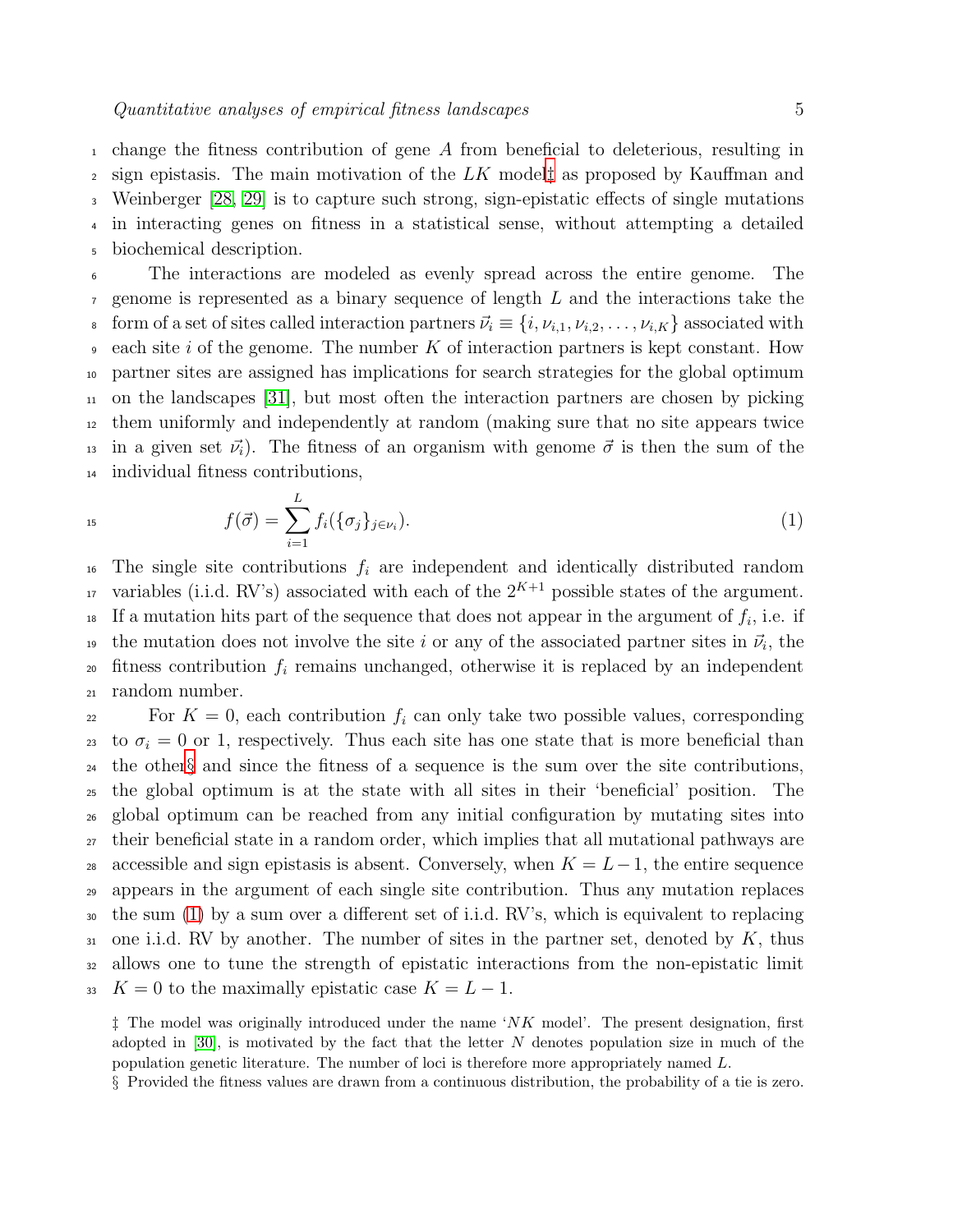## <span id="page-5-2"></span><sup>1</sup> 2.2. Rough Mount Fuji Models

<sup>2</sup> The  $K = 0$  limit of the LK model can be compared to a smooth (though not necessarily <sup>3</sup> symmetric) mountain much like the Mt. Fuji volcano in Japan. This type of fitness <sup>4</sup> landscape is therefore sometimes referred to as 'Mt Fuji' landscape. The other extreme  $5 (K = L - 1)$  corresponds to a maximally rugged landscape of independent fitness 6 contributions and is referred to as 'House of Cards' (HoC) landscape [\[32\]](#page-21-31). Intermediate  $\tau$  values of K correspond to an intermediate degree of ruggedness. An alternative way to <sup>8</sup> obtain landscapes with intermediate ruggedness is to pick one genotype  $\vec{\sigma_0}$  as point of eference and then impose an external 'fitness field' of strength c favoring this reference 10 configuration on top of random i.i.d. contributions. Then the fitness of a genotype  $\vec{\sigma}$  is <sup>11</sup> given by

$$
^{12}
$$

<span id="page-5-1"></span>
$$
f(\vec{\sigma}) = \eta(\vec{\sigma}) - cd(\vec{\sigma_0}, \vec{\sigma}), \qquad (2)
$$

13 where  $d(\vec{\sigma_0}, \vec{\sigma})$  denotes the Hamming distance between the two configurations and  $\eta(\vec{\sigma})$ <sup>14</sup> is a random variable picked independently for each genotype. This is a simplified version <sup>15</sup> of the Rough Mount Fuji model as originally introduced in [\[34\]](#page-21-32), which has also been <sup>16</sup> used in [\[30\]](#page-21-30) (see also [\[18\]](#page-21-17)). If the i.i.d. part of the fitness fluctuates on a scale a, the <sup>17</sup> landscape will be dominated by the external field and appear like a smooth landscape 18 for  $c/a \gg 1$ , while the random contributions will dominate for  $c/a \ll 1$ , making the <sup>19</sup> landscape appear maximally rugged. Note that the model assumes that the mean fitness 20 profile (averaged over the random fitness component  $\eta(\vec{\sigma})$ ) is linear, and thereby ignores <sup>21</sup> unidimensional magnitude epistasis. However, since our main interest is in measures of <sup>22</sup> landscape ruggedness, the mean curvature of the landscape is not relevant. In section <sup>23</sup> [3.2,](#page-9-0) we will compare measures of epistasis and landscape ruggedness for empirical data to <sup>24</sup> those obtained for landscapes constructed with the RMF model  $(2)$ , choosing a Gaussian 25 distribution with standard deviation a for the i.i.d. random variables  $\eta(\vec{\sigma})$ .

## <sup>26</sup> 2.3. Neutral Models

 A different intuition than used for the LK and RMF models is that the actual fitness matters little compared to the question whether or not a given organism is viable at all. The genome is composed of a large number of mutually interacting elements and a random mutation in any given gene can alter gene function up to the point where a gene does no longer function. It has therefore been postulated that fitness landscapes are dominated by large valleys of lethality and extended ridges of viability [\[11\]](#page-21-10). In the 33 simplest setting each genotype  $\vec{\sigma}$  has either fitness 1 (i.e. is viable) with probability p 34 or has fitness 0 (not viable) with probability  $1 - p$ , independent of other states. The resulting fitness landscape is then equivalent to a realization of the site percolation problem [\[35\]](#page-22-0) on an L-dimensional hypercube [\[36\]](#page-22-1). This type of model can be combined

<span id="page-5-0"></span> $\parallel$  Interpreting the genotype sequences as spin configurations, the HoC landscape becomes equivalent to Derrida's Random Energy Model of spin glasses, and the  $LK$ -model is a close relative of the  $p$ -spin model [\[33\]](#page-21-33).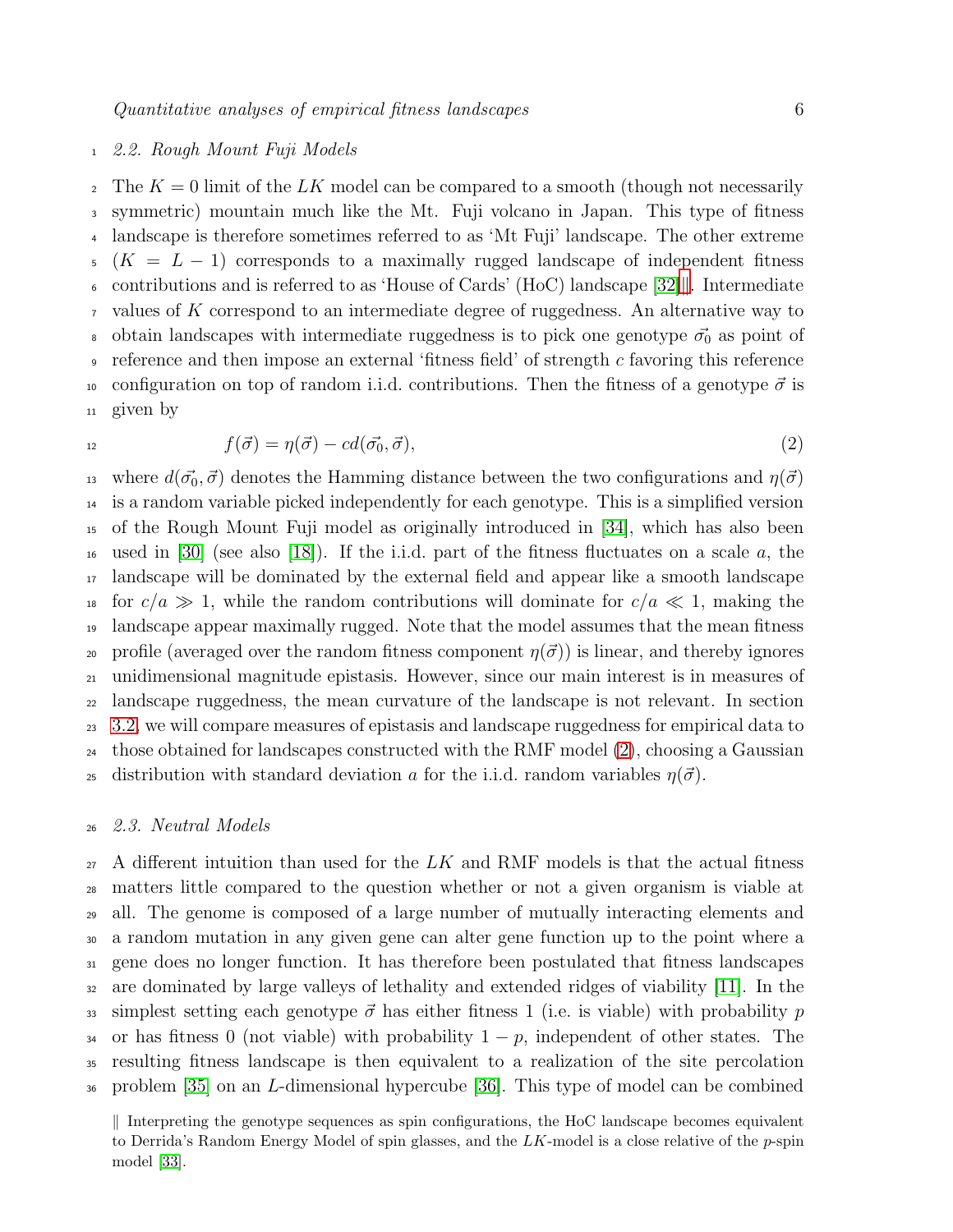with the models described in the preceding subsections by introducing a fraction of non-viable genotypes in addition to the epistatically interacting viable genotypes, see  $3 \quad [30].$  $3 \quad [30].$  $3 \quad [30].$ 

## 2.4. Models with explicit phenotypes

 The models described so far intend to incorporate known aspects of the biochemical or biological interactions shaping the fitness of a given organism while keeping the number of parameters to a minimum. Another strategy is to explicitly incorporate physical, chemical and biological mechanisms underlying epistasis into an explicit genotype- phenotype map [\[37\]](#page-22-2). Such models have been based, for example, on the thermodynamics of RNA secondary structure [\[38\]](#page-22-3) or the biophysics of binding between a transcription factor and its binding site [\[39\]](#page-22-4). While the development of such models constitutes an active branch of research, they are too complex and specific for the type of analyses that are of interest in the context of this review.

## 3. Empirical studies of fitness landscapes

 Several approaches have been used to infer topographical properties of real fitness landscapes from empirical observations; these can be roughly classified into three categories. Studies in the first category use the repeatability of adaptation observed in microbial evolution experiments to qualitatively assess local ruggedness of fitness landscapes. Studies in the second category focus on detecting sign epistasis between mutations to infer local ruggedness. The third category includes a limited, but growing number of studies that explicitly quantify the multidimensional fitness landscape by 22 considering all  $2^L$  combinations of a small set of L mutations. The topographical information revealed by the first two approaches is necessarily limited, but reflects the contribution of a large number of mutations, while the third category yields more detailed information, but from a tiny predefined part of genotype space. In the next section, we will briefly review several studies from the first two categories, and then present a more extensive analysis of available studies from the third category.

## 3.1. Empirical support for global ruggedness

 By allowing replicate populations of microbes to evolve under identical conditions in the laboratory, the dynamics and repeatability of adaptation can be quantified and used to infer the general ruggedness of the fitness landscape involved [\[20,](#page-21-19) [40\]](#page-22-5). One expectation is that a rugged landscape leads to a stronger and more sustained divergence of fitness trajectories than a smooth landscape. This has been found when comparing bacteria evolving in a structured and a non-structured habitat [\[41\]](#page-22-6), or in a complex relative to a simple nutrient environment [\[42\]](#page-22-7). Another expectation is that only on rugged landscapes the ability to adapt depends on the local mutational neighborhood of a genotype. In contrast, all genotypes except the globally optimal genotype are able to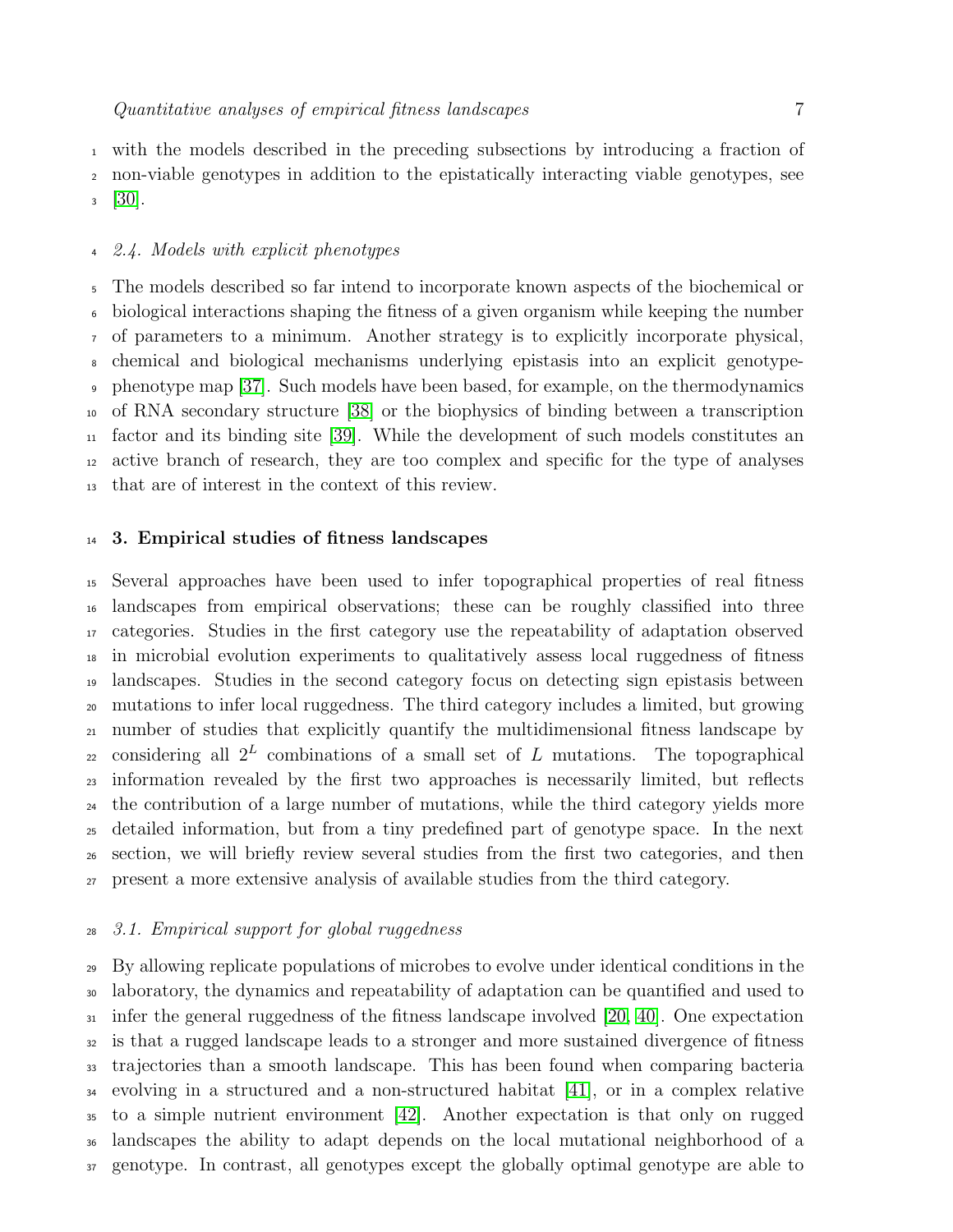adapt on a smooth single-peaked landscape. Support for this expectation comes from a 2 study with RNA bacteriophage  $\phi$ 6, where only one of two related genotypes was able to adapt under identical conditions [\[43\]](#page-22-8), and from a study with HIV-1 where adaptation to one host-cell type could only be realized indirectly through adaptation to another host- cell environment [\[44\]](#page-22-9). Another prediction for rugged landscapes is that higher levels of adaptation diminish the ability to adapt to different niches, which was found in a study with biofilm-producing bacteria [\[45\]](#page-22-10). Finally, the short adaptive walks found in recent experiments with fungi [\[46,](#page-22-11) [47\]](#page-22-12) also suggest that their fitness landscape is rugged  $9 \t[48, 49]$  $9 \t[48, 49]$  $9 \t[48, 49]$ .

 Attempts to infer topographical information from the dynamics and repeatability of adaptation necessarily suffers from being non-systematic. Because such studies reveal only those parts of the fitness landscape that have actually been probed, they are unable to quantify the ruggedness of the landscape. For instance, the observed adaptive dynamics may suggest that there are no strong epistatic constraints, while the population may have traveled along a rare ridge of high fitness within a rugged landscape. Conclusions also depend on the type of mutations used by evolution, which are specific for the population dynamic regime that prevailed. For instance, in large populations where clonal interference plays a major role, large-effect mutations will dominate [\[50\]](#page-22-15) and their epistatic properties may be different from smaller-effect beneficial mutations, or even neutral or deleterious mutations that may contribute under different conditions [\[2\]](#page-21-1). On the other hand, these approaches may probe a more extended area of genotype space than the more systematic approach of mutant construction involving a predefined and small set of mutations, which is discussed in sect. [3.2.](#page-9-0)

 Epistasis has a clear link to ruggedness of fitness landscapes. Several studies confirmed the role of epistasis in causing adaptive constraints and local ruggedness by using isolated or constructed mutants in replay experiments to test their evolutionary consequences [\[51,](#page-22-16) [19,](#page-21-18) [52\]](#page-22-17). Studies which examine pairwise interactions within sets of mutations often detect sign epistasis, and also provide information regarding its frequency [\[2\]](#page-21-1), implying that local ruggedness is not uncommon. For example, a study on beneficial mutations that increase the growth rate of the ssDNA microvirid bacteriophage ID11 found significant evidence for sign epistasis in six out of 18 constructed combinations [\[53\]](#page-22-18). A study by Sanjuan et al. [\[54\]](#page-22-19) on vesicular stomatitis virus identified five out of 15 cases in which the combination of two mutations was less <sup>34</sup> fit than either of the single mutants. Apart from studies that focus on a relatively small number of well-characterized mutations, the ubiquity of (pairwise) epistatic interactions has also been documented in recent genome-wide surveys [\[1,](#page-21-0) [55\]](#page-22-20). Mutation combinations <sup>37</sup> for which sign epistasis is identified point to the local ruggedness of the fitness landscape,

but do not reveal the global structure of the landscape [\[12\]](#page-21-11).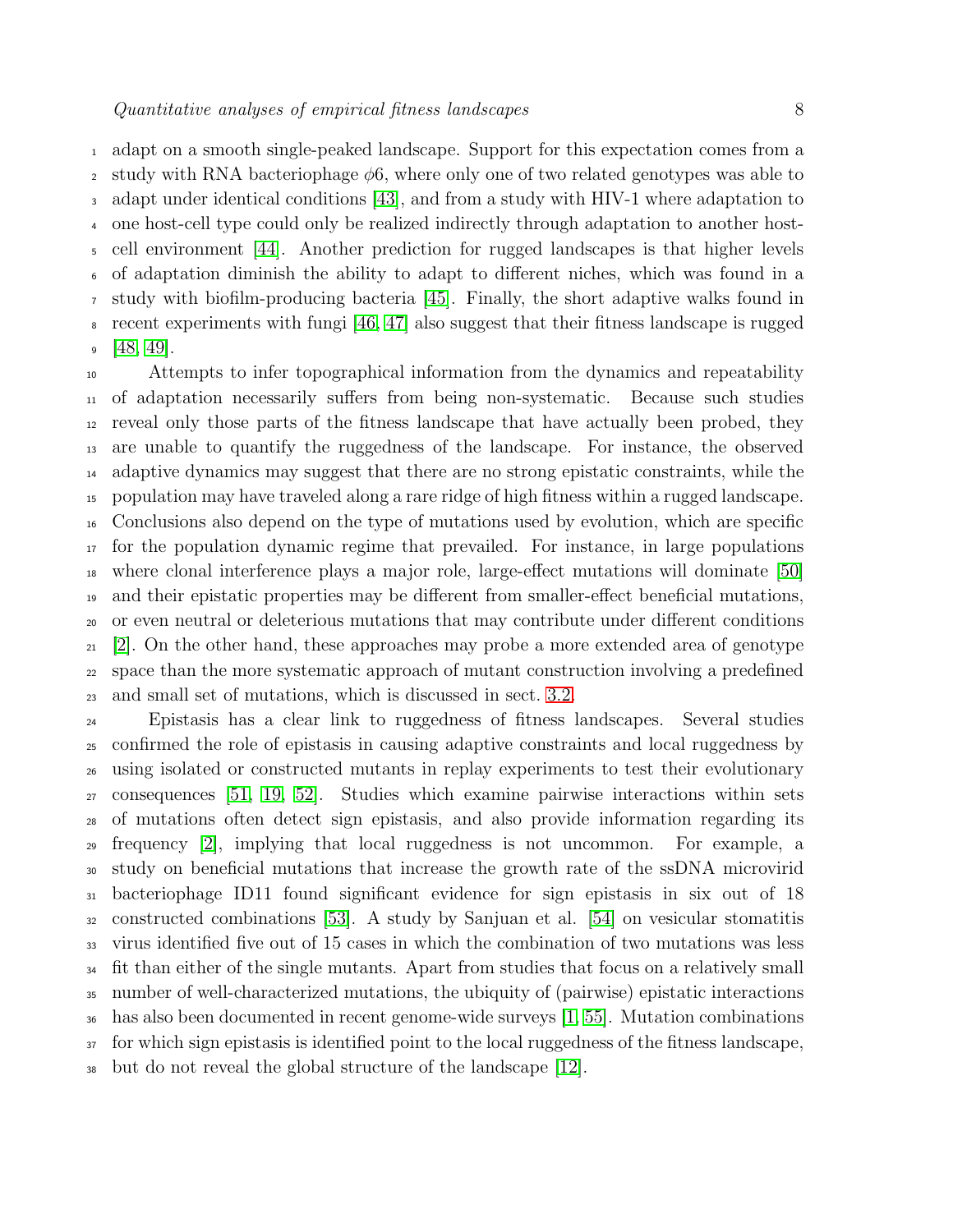<span id="page-8-0"></span>Table 1. General characteristics of the empirical fitness landscapes included in this review. The table lists the number of loci involved, the number of available genotypes, the fitness (proxy) that is measured for each combination, and the type of mutations included in the landscapes. The organism is indicated (in *italics*) when landscapes are based on genome-wide mutations or the gene name is provided (in upright letters) when mutations are located on a single gene. Columns 6 and 7 indicate whether the included mutations were known or expected to be beneficial or deleterious, individually and/or in combination. The results of our quantitative analyses for the landscapes A–J are shown in table [2.](#page-15-0)

| ID                        | System                                      |                  | Available              | Fitness                               | Direction of            | Known                   | Ref.   |
|---------------------------|---------------------------------------------|------------------|------------------------|---------------------------------------|-------------------------|-------------------------|--------|
|                           | (organism/gene)                             |                  | combinations           | $(\text{proxy})$                      | mutations               | effects                 |        |
| $\boldsymbol{A}$          | Methylobacterium                            | $\overline{4}$   | 16/16                  | Growth rate                           | Beneficial              | Combined                | [26]   |
| B                         | extor quens<br>Escherichia<br>$\text{col}i$ | 5                | 32/32                  | Fitness                               | Beneficial              | Combined                | [56]   |
| $C-D$                     | Dihydrofolate<br>reductase                  | $\overline{4}$   | 16/16                  | Resistance/<br>Growth rate            | Beneficial <sup>a</sup> | Individual/<br>Combined | $[27]$ |
| E                         | $\beta$ -lactamase                          | 5                | 32/32                  | Resistance                            | Beneficial              | Combined <sup>b</sup>   | $[57]$ |
| $\boldsymbol{\mathrm{F}}$ | $\beta$ -lactamase                          | $\overline{5}$   | 32/32                  | Resistance                            | Beneficial <sup>c</sup> | Combined <sup>c</sup>   | [58]   |
| G                         | Saccharomyces<br>cerevisiae                 | 6                | 64/64                  | Growth rate                           | Deleterious             | Individual              | [59]   |
| H                         | Aspergillus<br>niger                        | 8                | $186/256$ <sup>d</sup> | Growth rate                           | Deleterious             | Individual              | [30]   |
| $I-J$                     | Terpene synthase                            | $\boldsymbol{9}$ | $418/512^{\rm d}$      | Enzymatic<br>specificity <sup>e</sup> |                         |                         | [60]   |
|                           | Dihydrofolate<br>reductase                  | $5^{\rm f}$      | $29/48^{\rm d}$        | Resistance/<br>Growth rate            | Beneficial              | Individual/<br>Combined | [61]   |
|                           | Dihydrofolate<br>reductase                  | $5^{\rm f}$      | $29/48^{\rm d}$        | Resistance/<br>Growth rate            | Beneficial              | Individual/<br>Combined | [62]   |
|                           | HIV-1 envelope<br>glycoprotein gp120        | 7                | $56/128$ g             | Infectivity                           | Beneficial              | Individual/<br>Combined | [63]   |
|                           | Isopropylmalate<br>dehydrogenase            | 6 <sup>f</sup>   | $164/512$ g            | Performance/<br>Fitness               |                         |                         | [64]   |

<sup>a</sup> The mutants were chosen to maximize drug resistance but do not optimize the growth rate in the absence of the drug.

<sup>b</sup> The highly resistant genotype resulted from gene-shuffling, which implies that an accessible pathway between the wildtype and this mutant did not necessarily exist.

<sup>c</sup> The same mutants as in [\[57\]](#page-22-22) were studied with respect to piperacillin+inhibitor resistance. Due to the strong negative correlation between cefotaxime- and piperacillin+inhibitor-resistance the wildtype was expected to be exceptionally fit.

<sup>d</sup> The remaining combinations were missing, either by chance or because the corresponding phenotypes are not viable. The studies [\[61,](#page-22-26) [62\]](#page-22-27) were excluded from further analysis because of the large number of missing combinations.

<sup>e</sup> The study considers mutational pathways connecting two terpene synthases, TEAS and HPS. Enzymatic specificity is the relative proportion of the natural product of TEAS (landscape I) and HPS (landscape J) among the total catalytic output of the mutated enzymes.

f More than one mutation was included for at least one locus, hence the number of possible combinations is larger than 2L. Than 2L.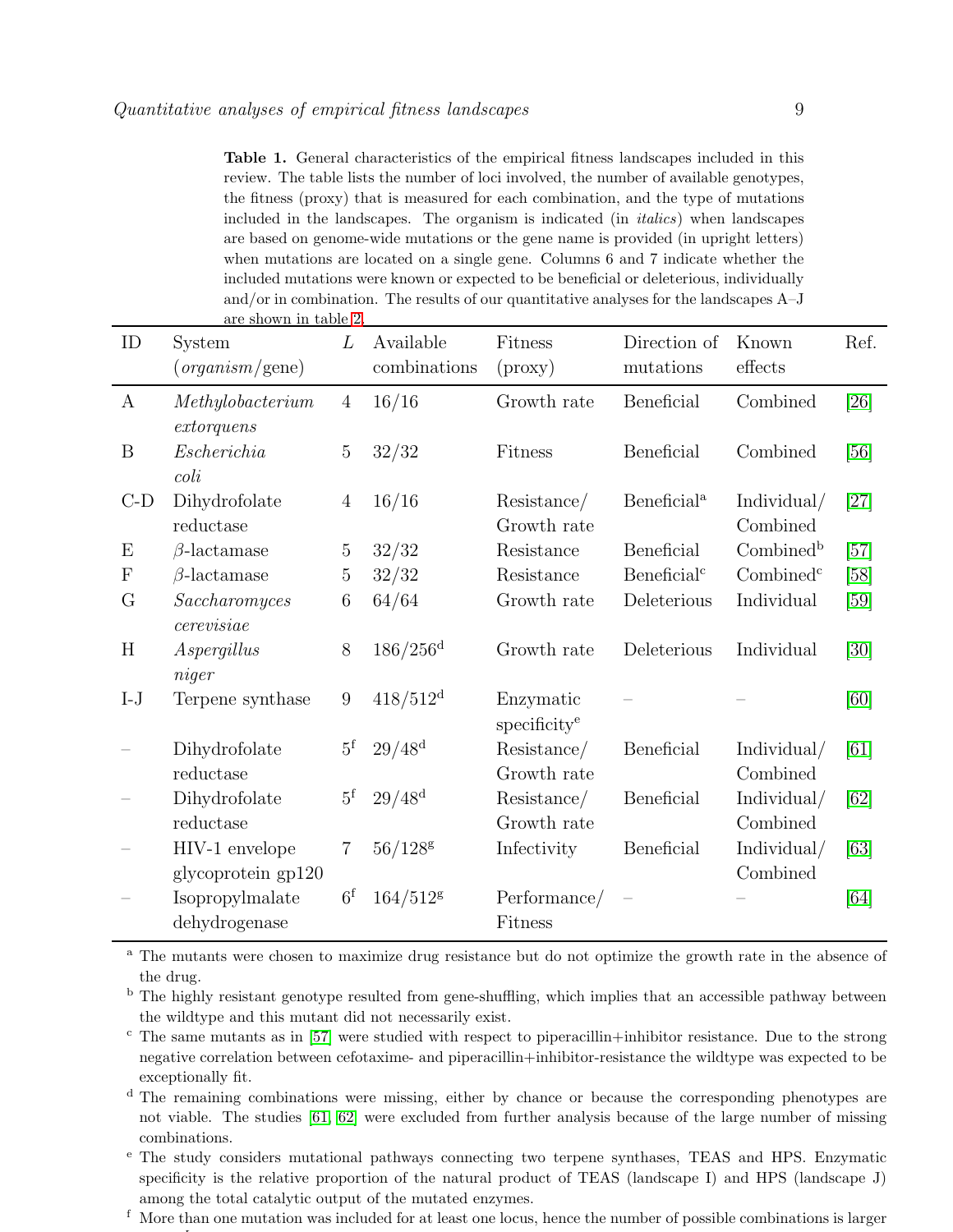## <span id="page-9-0"></span>3.2. Explicit low-dimensional fitness landscapes

 The existence of sign epistatic interactions between mutations reveals that landscape topography can be rugged, but a more systematic approach is required to quantify the degree of ruggedness of fitness landscapes, and to determine how this constrains evolution. Given the large number of publications on fitness landscapes, the number of studies on empirical fitness landscapes is remarkably small. Full information is <sup>7</sup> available when the fitness of all  $2^L$  combinations of a set of L mutations is known. At present, available empirical landscapes stem from a variety of systems and involve small numbers (i.e., 4-9) of mutations (see table [1\)](#page-8-0). In reality, adaptation proceeds by selection on all possible mutations in the genome and is not necessarily limited to such a small subset. These landscapes thus only offer a glimpse of the ruggedness within the immense genotype space. Given this limitation, we cannot compare ruggedness between different empirical fitness landscapes without a clear view on which mutations are involved and which part of genotype space is being mapped. As it turns out - despite of their low number - the available landscapes are rather different in several aspects, and include mutations in single genes versus whole genomes, with fitness effects that in <sup>17</sup> some cases are known *a priori* to be beneficial or deleterious (for individual mutations or for the combination studied) and in other cases emerge only a posteriori. For each of the empirical landscape studies included in our analyses (and a few which we did not include), table [1](#page-8-0) summarizes the main characteristics.

 3.2.1. Quantitative measures of landscape ruggedness and epistasis. Various statistical measures have been proposed to quantify the ruggedness of fitness landscapes. Most studies focused on different aspects of landscape topography and a variety of measures has consequently been applied. Here, we aim to analyze all landscapes using a common and standardized selection of measures. This enables a comparison between landscapes, but also allows us to verify whether model landscapes actually capture the topography of the empirical landscapes. Furthermore, we explore the correlations between the different measures of ruggedness to see whether they are equivalent or yield complementary information about the topography of real fitness landscapes. In total, we use six measures for our analyses:

 $31 \quad (1)$  The roughness to slope ratio,  $r/s$ , was introduced in [\[65\]](#page-22-30) and used in [\[6,](#page-21-5) [18\]](#page-21-17). This ratio measures how well the landscape can be described by a linear model, which corresponds to the purely additive (non-epistatic) limit. It is obtained by fitting a multidimensional linear model to the empirical fitness landscape by means of a least-square fit. The linear model is

<span id="page-9-1"></span>
$$
f^{\text{fit}}(\vec{\sigma}) = a^{(0)} + \sum_{j=1}^{L} a_j^{(1)} \sigma_j,
$$
\n(3)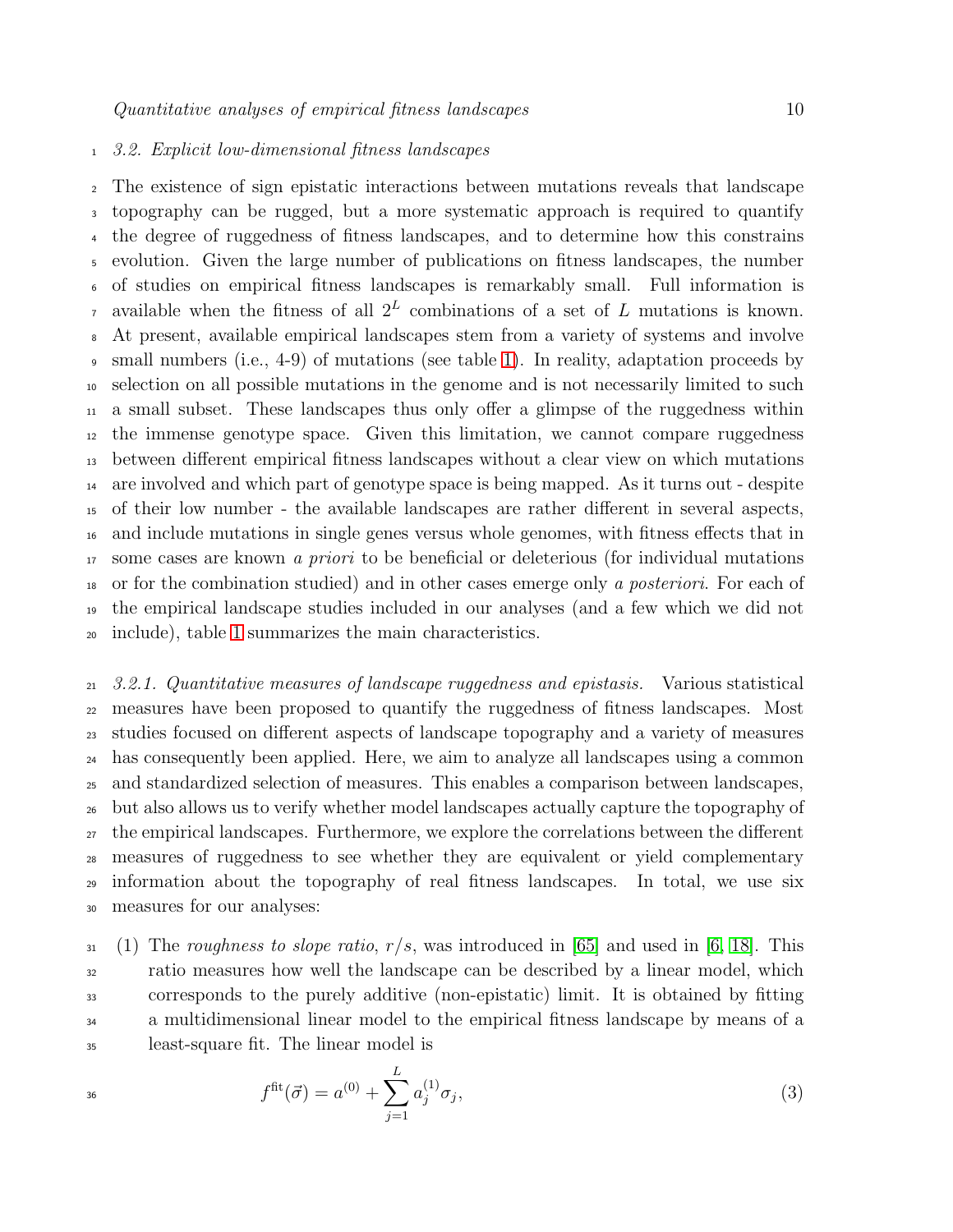where the parameters  $a^{(0)}$  and the  $a_i^{(1)}$ where the parameters  $a^{(0)}$  and the  $a_j^{(1)}$ 's are fitted. The mean slope is

$$
s = \frac{1}{L} \sum_{j=1}^{L} |a_j^{(1)}| \tag{4}
$$

<sup>3</sup> and the roughness is defined by

$$
r = \sqrt{2^{-L} \sum_{\vec{\sigma}} (f(\vec{\sigma}) - f^{\text{fit}}(\vec{\sigma}))^2}.
$$
 (5)

 $\frac{1}{5}$  The higher r/s, the higher the deviation from the linear model and the more <sup>6</sup> epistasis is present in the landscape. For example, a purely additive landscape has  $r/s = 0$ , while for the HoC model  $r/s \to \infty$  for  $L \to \infty$ .

<sup>8</sup> (2) A versatile set of measures is provided by the Fourier analysis of fitness landscapes <sup>9</sup> introduced in [\[66\]](#page-22-31). Here, the fitness landscape is expanded in terms of the <sup>10</sup> eigenvectors of the Laplacian on the underlying genotype network (in our case, 11 the L-dimensional hypercube). The Laplacian is defined as  $\Delta = A - L1$ , where <sup>12</sup> A is the adjacency matrix and **1** is the unit matrix of dimension  $2^L \times 2^L$ . Note that this matrix has  $2^L$  eigenvalues, and thus eigenstates, but that the *n*-th nonnegative eigenvalue comes with a multiplicity given by the binomial coefficient  $\binom{L}{n}$ negative eigenvalue comes with a multiplicity given by the binomial coefficient  $\binom{L}{n}$ , <sup>15</sup> such that the eigenvalues take only  $L + 1$  different values. The expansion of the fitness landscape into the eigenvectors  $\Lambda^{jn}$  of  $\Delta$  is equivalent to an expansion in <sup>17</sup> terms corresponding to epistatic interactions of different orders, i.e.

$$
f(\vec{\sigma}) = b_1^{(0)} \Lambda_{\vec{\sigma}}^{10} + \sum_{j=1}^{\binom{L}{1}} b_j^{(1)} \Lambda_{\vec{\sigma}}^{j1} + \sum_{j=1}^{\binom{L}{2}} b_j^{(2)} \Lambda_{\vec{\sigma}}^{j2} + \ldots + b_1^{(L)} \Lambda_{\vec{\sigma}}^{1L}
$$
  
=  $\tilde{a}^{(0)} + \sum_{j=1}^L \tilde{a}_j^{(1)} \tilde{\sigma}_j + \sum_{\substack{j,k=1 \ j>k}}^L \tilde{a}_{jk}^{(2)} \tilde{\sigma}_j \tilde{\sigma}_k + \ldots + \tilde{a}^{(L)} \tilde{\sigma}_1 \tilde{\sigma}_2 \ldots \tilde{\sigma}_L,$  (6)

<sup>18</sup> where the b's and the  $\tilde{a}$ 's are the coefficients of the expansion, and we have 19 introduced symmetric 'spin' variables  $\tilde{\sigma}_j = 2\sigma_j - 1 = \pm 1$  for convenience [\[67\]](#page-22-32). 20 Note that the *n*-th sum in the upper expression is equal to the *n*-th sum in the 21 lower one. The term  $b_1^{(0)} \Lambda_{\vec{\sigma}}^{10} = \tilde{a}^{(0)}$  is a constant which yields no information <sup>22</sup> about epistasis. The second term sums the contributions in the directions of the <sup>23</sup> eigenvectors corresponding to the second smallest eigenvalue and describes the <sup>24</sup> additive, non-epistatic, part of the fitness landscape. The remaining terms describe <sup>25</sup> epistatic interactions of increasing order. Defining

$$
F_n = \frac{\beta_n}{\sum_{j=1}^L \beta_j} \text{ with } \beta_n = \sum_{j=1}^{\binom{L}{n}} (b_j^{(n)})^2, \quad n = 1, ..., L,
$$
 (7)

<sup>27</sup> we obtain measures for the contributions of epistatic interactions of different order to the fitness landscape. The  $F_n$  are normalized to add up to 1,  $\sum_{n=1}^{L} F_n = 1$ . If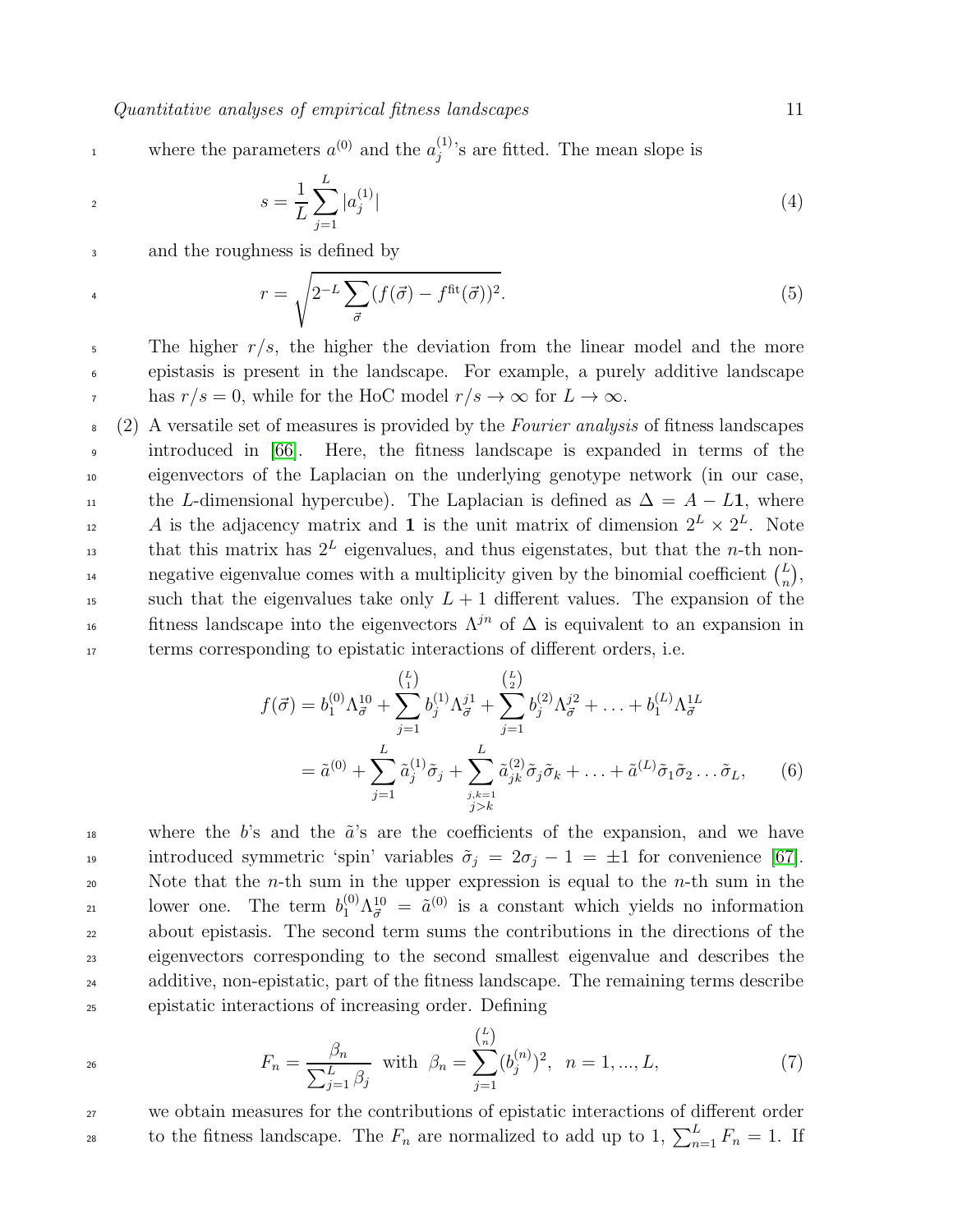<sup>1</sup> one is only interested in the total contribution of epistasis one should take the sum <sup>2</sup> over all terms corresponding to the interaction part, yielding the epistasis measure

$$
F_{\text{sum}} = \sum_{j=2}^{L} F_j.
$$
\n(8)

<sup>4</sup> For a purely additive landscape  $F_1 = 1$ , and thus  $F_{\text{sum}} = 0$ . For a completely 5 random (HoC) landscape  $F_1 \to 0$  for  $L \to \infty$ . When interested in the contributions 6 of second, third or higher-order interactions one can analyze the terms  $F_2$ ,  $F_3$ , etc. <sup>7</sup> separately. Note that the Fourier analysis described here is equivalent to an analysis <sup>8</sup> of variance (ANOVA) commonly used by biologists, which was employed in [\[25\]](#page-21-26) to estimate the contribution of main effects  $(F_1)$  and all possible interactions  $(F_2, F_3,$  $F_4$  and  $F_5$  summing up to  $F_{\text{sum}}$  among two sets of five mutations in the fungus <sup>11</sup> Aspergillus niger.

- $12 \quad (3)$  A frequently used measure of landscape ruggedness is the *number of local fitness*  $13$  maxima  $N_{\text{max}}$ , which exceeds unity only in the presence of reciprocal sign epistasis <sup>14</sup> [\[24\]](#page-21-25). For the HoC model it is easy to see that  $N_{\text{max}} = \frac{2^L}{L+1}$  on average [\[68,](#page-22-33) [29\]](#page-21-28), while the maximal possible value for any (binary) fitness landscape is  $N_{\text{max}} = 2^{L-1}$ 15 <sup>16</sup> [\[4,](#page-21-3) [69\]](#page-22-34). Asymptotic expressions for the mean number of local maxima have been  $17$  derived for the LK-model [\[70,](#page-22-35) [71,](#page-22-36) [72\]](#page-22-37) as well as for the RMF model [\[73\]](#page-22-38). Note <sup>18</sup> that, like all quantifiers that only depend on the ordering of fitness values,  $N_{\text{max}}$  is <sup>19</sup> insensitive to magnitude epistasis.
- <sup>20</sup> (4) While the quantities introduced so far are global measures of ruggedness, it is also of <sup>21</sup> interest to characterize epistatic interactions locally. As a convenient local measure <sup>22</sup> of epistasis we examined all pairs of genotypes in the landscape with a Hamming 23 distance of 2, and counted the fraction  $f_s$  of local motifs showing 'simple' sign <sup>24</sup> epistasis (i.e., the effect sign of a mutation at locus i depends on the state of locus <sup>25</sup> *j* but not vice versa), and the fraction showing reciprocal sign epistasis,  $f_r$  [\[23\]](#page-21-24). For <sup>26</sup> a HoC landscape, the expected values for these quantities are  $f_s = f_r = 1/3$ , while <sup>27</sup> for a purely additive landscape both vanish.
- <sup>28</sup> (5) Several recent studies apply measures of epistasis which are based on the notion of <sup>29</sup> selectively accessible pathways, which are connected paths of single step mutations <sup>30</sup> along which fitness increases monotonically [\[22,](#page-21-21) [57,](#page-22-22) [23,](#page-21-24) [30,](#page-21-30) [18\]](#page-21-17). Of particular <sup>31</sup> interest are the direct (shortest) paths to the global fitness maximum, since they <sup>32</sup> provide a clear signature for the presence of sign epistasis: in a landscape without <sup>33</sup> sign epistasis, all paths from an arbitrary genotype to the global maximum are <sup>34</sup> accessible, while at least some of these paths become inaccessible in the presence <sup>35</sup> of sign epistasis [\[22\]](#page-21-21). Following [\[57,](#page-22-22) [30\]](#page-21-30) we count the number of crossing accessible <sup>36</sup> paths  $N_{cp}$  that lead to the fittest genotype starting from the reversal (antipodal) 37 genotype at distance L. For purely additive landscapes  $N_{cp} = L!$ , while  $N_{cp} = 1$  on <sup>38</sup> average for a landscape compatible with the HoC model, independent of the size L <sup>39</sup> of the landscape [\[30\]](#page-21-30).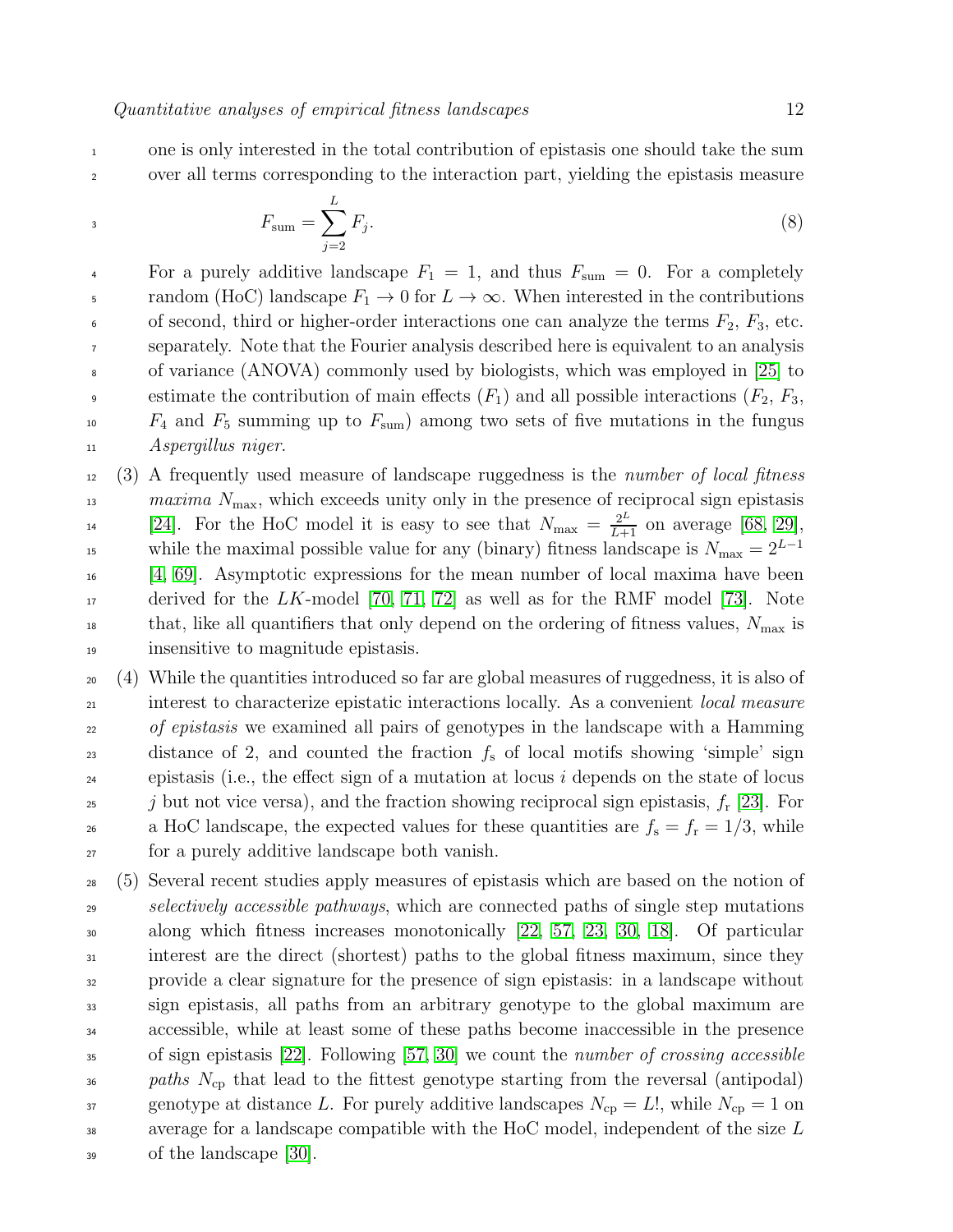$1 \quad (6)$  Besides the number of crossing paths  $N_{cp}$  introduced above, there are other estimators of ruggedness and epistasis that rely on counting the number or length of accessible paths, e.g., the length and number of paths with a monotonic increase in <sup>4</sup> fitness from the genotype with the *lowest fitness* to the global optimum [\[74\]](#page-22-39). Some measures allow for detours while others do not. Measures that include neutral or double mutations into paths have also been applied [\[75\]](#page-22-40). Other definitions do not take the location of the starting or endpoints into account, but ask for the length of the longest path that always leads from a state to its fittest neighbor (greedy walks) [\[48,](#page-22-13) [69,](#page-22-34) [76\]](#page-22-41) or that only admits states with exactly one fitter neighbor along the path [\[77\]](#page-23-0). While these path measures can yield interesting information about evolutionary dynamics, they are often less suitable to quantify epistasis because they correlate non-monotonically with conventional measures of 13 landscape ruggedness. As an example, we consider the ratio  $f_{\text{mm}}$  between the number of accessible paths from the least fit to the fittest state of the landscape divided by the number of such paths accessible on a purely additive landscapes, <sup>16</sup> allowing for arbitrary detours. In fig. [2](#page-13-0) we plot  $f_{\text{mm}}$  obtained from simulations of the RMF model (sect. [2.2\)](#page-5-2) for a range of values of the slope c, while fixing <sup>18</sup> the fluctuation parameter  $a = 0.1$ . Recall that the increase of c from 0 to  $\infty$  corresponds to the transformation from a completely rugged to a perfectly additive landscape. Thus, the amount of epistasis in the landscape decreases monotonically 21 with increasing c, while  $f_{\text{mm}}$  shows a pronounced maximum at an intermediate <sup>22</sup> value of *c*, i.e., the dependence of  $f_{\text{mm}}$  on the amount of epistasis is non-monotonic. <sup>23</sup> We nevertheless include  $f_{\text{mm}}$  in our analyses to emphasize that epistasis does not only imply adaptive constraints, and may sometimes even promote evolvability by allowing detours. Such detours are not accessible in purely additive landscapes, <sup>26</sup> and may lead to  $f_{\text{mm}} > 1$  (see also [\[74,](#page-22-39) [75\]](#page-22-40)). In contrast, the other path-dependent <sup>27</sup> quantity  $N_{cp}$  does have a monotonic dependence on epistasis parameters like c in <sup>28</sup> the RMF model, or K in the  $LK$  model [\[30\]](#page-21-30).

 $29 \quad 3.2.2$ . Standardizing the data sets. Before presenting the data, one should note that the <sup>30</sup> expected values of the above quantities, for a given amount of epistasis, may depend on <sup>31</sup> the size of the underlying landscape. In general, we lack analytical predictions on how <sup>32</sup> landscape size affects our measures, and we therefore restrict the analysis to *subgraphs* <sup>33</sup> of the same size. Subgraph analysis of fitness landscapes was introduced in [\[30\]](#page-21-30) as a <sup>34</sup> means to probe the effect of the mutational distance scale within a fitness landscape. <sup>35</sup> Here a subgraph of size m is the hypercube spanned by all  $2^m$  combinations of m out of  $\overline{a}$  L mutations. For landscapes of size  $L > 4$  we calculated the topographic measures for  $37$  all subgraphs of size  $m = 4$  that contained at least eight viable and known states and 38 averaged the values over the subgraphs. For the landscapes of size  $L = 4$  (A, C, and D) <sup>39</sup> the calculated values refer to the complete landscape.

<sup>40</sup> Furthermore, one should keep in mind that the fit to the multi-dimensional linear <sup>41</sup> model and the Fourier analysis presume that mutations interact additively in absence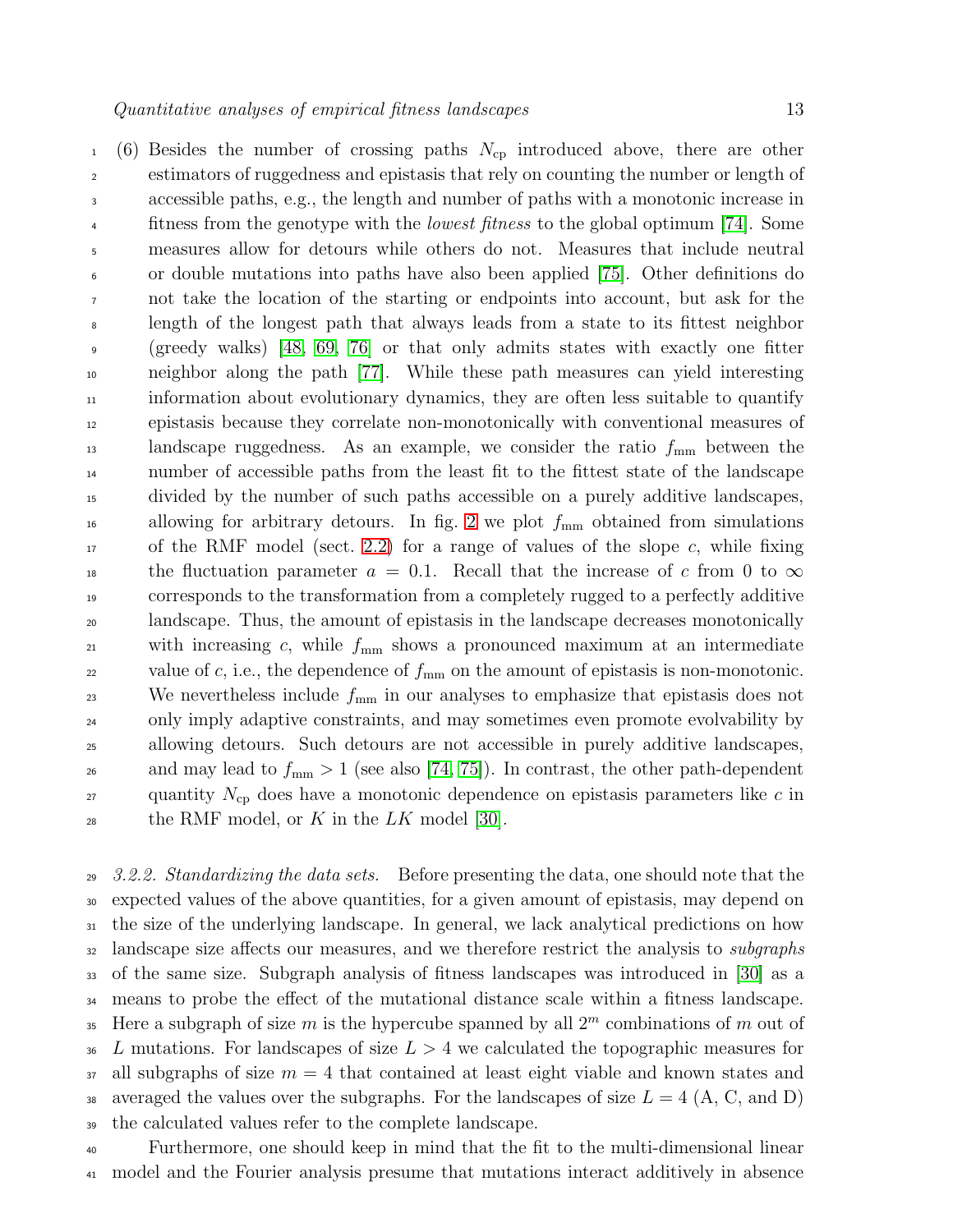

<span id="page-13-0"></span>Figure 2. The number of fitness monotonic (selectively accessible) paths from the global fitness minimum to the global fitness maximum, divided by the corresponding number in a non-epistatic landscape,  $f_{mm}$ , is plotted vs. the slope of the RMF model landscape  $(2)$ , c. Measurements were carried out on landscapes of size  $L = 4$  and averaged over 10,000 realizations of the landscape for each choice of c. Note that  $f_{\text{mm}}$ depends non-monotonically on c.

 of epistasis. How the effects of mutations add up in the interaction free case will, however, depend on the quantity one measures as a proxy of fitness. For example, when the linear model is fitted to the landscape E of [\[57\]](#page-22-22), which is based on measures of the minimal inhibitory concentration (MIC) of an antibiotic, systematic deviations from the measured landscape result. A much better fit was obtained by considering the logarithms of the same MIC values, implying that, in this case, the interaction-free landscape is closer to a multiplicative than an additive model (see fig. [3\)](#page-14-0). Since there is no general theory predicting how mutational effects should combine for the different proxies of fitness, we consistently applied the logarithmic transformation. For all fitness measurements based on concentrations of drugs or toxins that limit growth or survival, like MIC values, the logarithms much improve the fit to the linear model. In the other cases, the logarithms did at least did not worsen the fit. Note that the MIC values for the combination of piperacillin and an inhibitor listed in [\[58\]](#page-22-23) are already the logarithms of the measurements.

 In the datasets H-J, fitness proxies are missing for several genotypes (table [1\)](#page-8-0). The cause is either non-viability of those genotypes (dataset H) or unobserved genotypes (dataset I-J). In the latter case, we assume that the unobserved genotypes were missed by chance [\[60\]](#page-22-25). We therefore replaced the missing measurements by values obtained from the fitted multidimensional linear model and subsequently performed the logarithmic transformation. The presence of non-viable genotypes poses a problem for the log transformation of the fitness measurements. Dataset H was shown to contain non-viable A. niger genotypes on the basis of a statistical analysis [\[30\]](#page-21-30). A non-viable genotype would imply a logarithmic fitness equal to minus infinity. To circumvent this issue, we did not perform the log transformation for this dataset. Because the fitness values of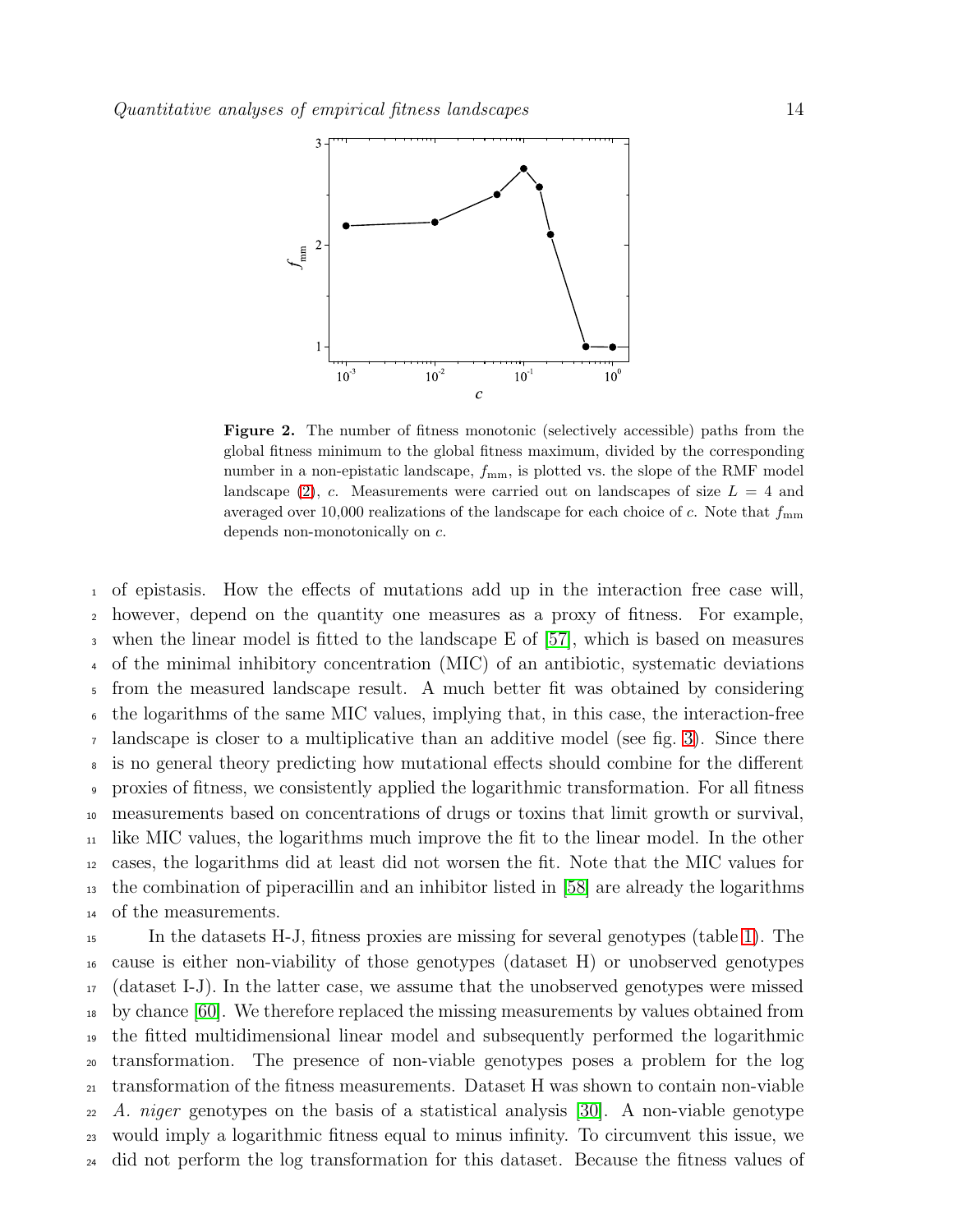

<span id="page-14-0"></span>**Figure 3.** The measured fitness values,  $f_i$ , for the  $\beta$ -lactamase resistance landscape E [\[57\]](#page-22-22) are plotted vs. the fitness values obtained from the fit with the model described by equation [\(3\)](#page-9-1),  $f_i^{\text{fit}}$ . For a perfect fit, all dots would lie on the straight line with slope 1. The upper panel uses the measurements taken directly from [\[57\]](#page-22-22). A systematic deviation from the straight line is observed. The lower panel uses the logarithms of the measurements; no systematic deviations are observed.

<sup>1</sup> viable genotypes (expressed in terms of relative growth rates) were fairly close to unity, <sup>2</sup> taking the logarithm of the fitness values of viable genotypes would not substantially

<sup>3</sup> alter the results.

<sup>4</sup> The results of the standardized analyses are presented in table [2.](#page-15-0) In short, we 5 observe that landscapes obtained by combining *genome-wide* mutations with a known collectively beneficial effect are more smooth. In fact, the landscapes A and B share these two characteristics and have the lowest ruggedness for all four measures (see fig. [4\)](#page-16-0). The landscapes obtained by combining mutations with a known beneficial effect from a single gene (data sets C-F) are more rugged, while the highest degree of ruggedness is measured in landscapes constructed from genome-wide mutations with deleterious (data sets G and H) or unknown (data sets I and J) effects. Before turning to the biological implications of these trends in sect. [4,](#page-18-0) we find it useful to establish the correlation between the different measures (sect. [3.2.3\)](#page-14-1) and the fit to the RMF model (sect. [3.2.4\)](#page-16-1).

<span id="page-14-1"></span> 3.2.3. Correlation between different measures of landscape ruggedness. To investigate <sup>15</sup> how well the different measures (except  $f_{\text{mm}}$ ) correlate to one another, we first rank all landscapes for each measure separately; i.e., if a landscape has the *n*-th lowest value for a quantity, it is assigned rank n with respect to that quantity. In fig. [4,](#page-16-0) we make pairwise plots of these ranks for the different measures. For a perfect rank correlation between the measures, the symbols should lie on a straight line. In general, the different measures of ruggedness correlate well, suggesting that these quantities all reflect the 21 relative contribution of epistasis in a similar way. The number of maxima  $N_{\text{max}}$  even

<span id="page-14-2"></span>¶ This conclusion differs from a related analysis in [\[18\]](#page-21-17), where little or no correlation between different roughness measures was found for a family of landscapes based on protein folding.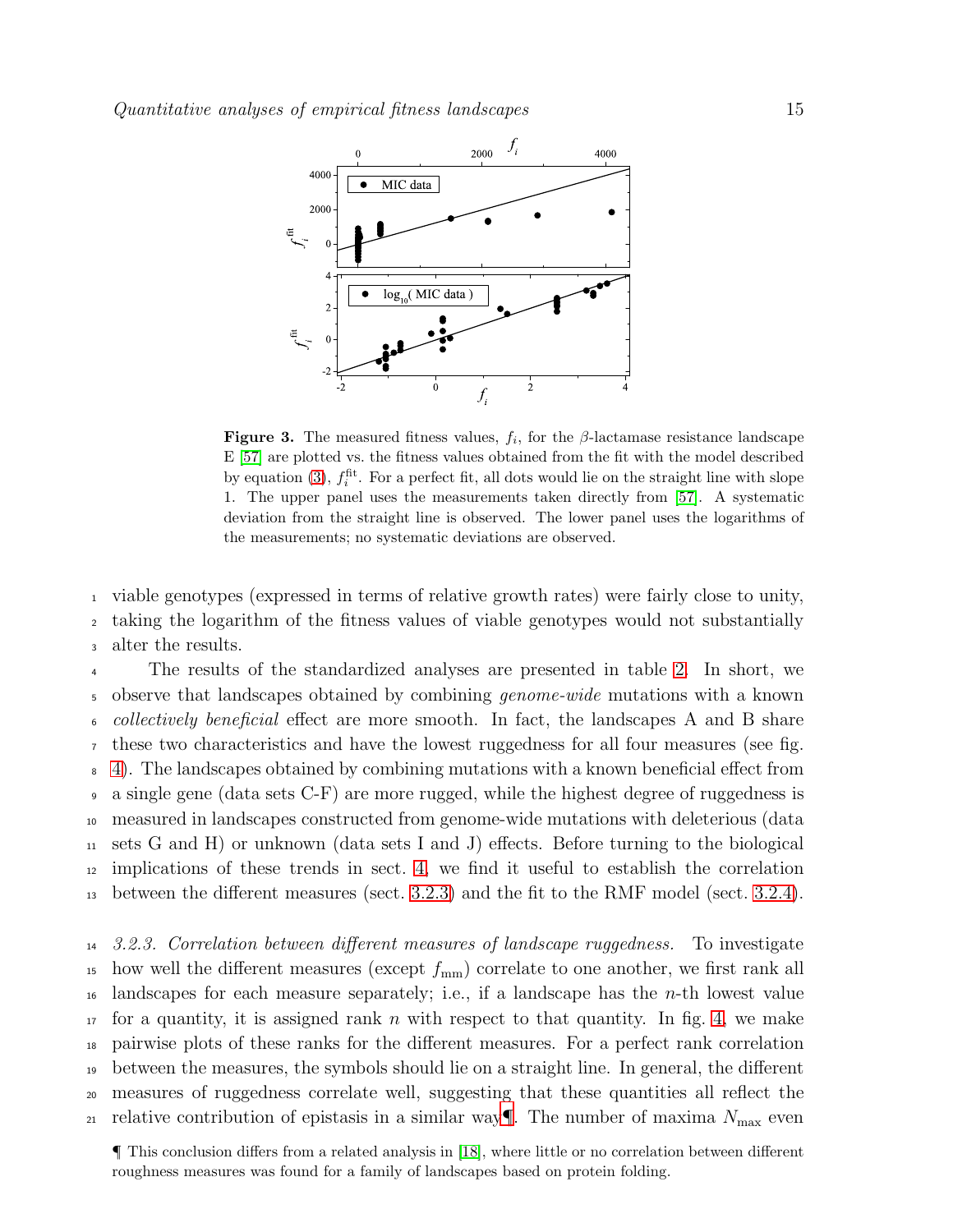<span id="page-15-0"></span>Table 2. Quantitative measures of ruggedness and epistasis for 10 empirical fitness landscapes. Except for the landscapes of size  $L = 4$ , the reported values are averages over all possible 4-locus subgraphs. The last two lines show reference values obtained from simulations of the house-of-cards model with  $L = 4$  (HoC), and for a perfectly additive landscape (PA).

| ID                        | Ref.                | L           |                | $r/s$ $F_1$ $F_2$ $F_{\text{sum}}$ |                |                | $N_{\rm max}$  |          | $N_{\rm cp}$ $f_{\rm r}$ | $f_{\rm s}$ | $f_{\rm mm}$ |
|---------------------------|---------------------|-------------|----------------|------------------------------------|----------------|----------------|----------------|----------|--------------------------|-------------|--------------|
| A                         | [26]                | 4           | 0.122          | 0.989                              | 0.009          | 0.011          | $\mathbf{1}$   | 24       | $\overline{0}$           | $\theta$    | $\mathbf{1}$ |
| B                         | [56]                | 5           | 0.290          | 0.942                              | 0.040          | 0.058          | 1.10           | 16.80    | 0.013                    | 0.150       | 1.92         |
| $\mathcal{C}$             | $[27]^{\rm a}$      | 4           | 0.517          | 0.267                              | 0.400          | 0.733          | $\overline{2}$ | 16       | 0.083                    | 0.250       | 0.67         |
| D                         | $[27]$ <sup>b</sup> | 4           | 0.986          | 0.537                              | 0.197          | 0.463          | 2              | 10       | 0.125                    | 0.458       | 0.67         |
| E                         | [57]                | $5^{\circ}$ | 0.418          | 0.894                              | 0.064          | 0.106          | 1.50           | 6.53     | 0.025                    | 0.150       | 1.09         |
| $\boldsymbol{\mathrm{F}}$ | $[58]$ <sup>c</sup> | $5^{\circ}$ | 0.380          | 0.921                              | 0.061          | 0.079          | 1.30           | 8.75     | 0.050                    | 0.250       | 3.03         |
| G                         | [59]                | 6           | 1.180          | 0.658                              | 0.179          | 0.342          | 2.13           | 2.10     | 0.229                    | 0.358       | 3.16         |
| H                         | $\left[30\right]$   | 8           | 1.304          | 0.547                              | 0.269          | 0.453          | 2.61           | 2.31     | 0.154                    | 0.262       | 2.19         |
| $\bf{I}$                  | $[60]$ <sup>d</sup> | 9           | 1.317          | 0.376                              | 0.368          | 0.624          | 2.66           | 2.02     | 0.240                    | 0.292       | 1.71         |
| $\rm J$                   | $[60]$ <sup>e</sup> | 9           | 1.199          | 0.383                              | 0.372          | 0.617          | 2.48           | 2.51     | 0.227                    | 0.300       | 1.92         |
|                           |                     |             |                |                                    |                |                |                |          |                          |             |              |
|                           | $H_0C$              | 4           | 2.423          | 0.267                              | 0.402          | 0.733          | 3.20           | $\sim$ 1 | 0.333                    | 0.333       | 2.20         |
| П                         | PА                  | 4           | $\overline{0}$ | $\mathbf{1}$                       | $\overline{0}$ | $\overline{0}$ | $\mathbf{1}$   | 24       | $\theta$                 | $\theta$    | $\mathbf{1}$ |

<sup>a</sup> Pyrimethamine resistance measurements.

<sup>b</sup> Growth rate measurements.

<sup>c</sup> Data for piperacillin resistance in the presence of a  $\beta$ -lactamase inhibitor; these mutations were originally selected for their beneficial effect on cefotaxime resistance [\[57\]](#page-22-22).

<sup>d</sup> Relative 5-epi-Aristolochene output (main product of TEAS terpene synthase).

<sup>e</sup> Relative Premnaspirodiene output (main product of HPS terpene synthase).

<sup>1</sup> has a perfect rank correlation with the roughness to slope ratio  $r/s$ . The number of 2 crossing paths,  $N_{cp}$ , correlates somewhat less well with the other quantities. We will <sup>3</sup> examine this deviation when we compare the measured values with expectations from <sup>4</sup> model landscapes.

 It is also instructive to compare data sets that measure different quantities using the same set of genotypes. Landscapes C and D are based on measurements of drug resistance and growth rate, respectively. The mutations in this set of genotypes were selected for their beneficial effects on resistance. Increased resistance is expected to have a trade-off in the absence of the drug and since growth rates were determined under these conditions, the included mutations are no longer beneficial. Given the tendency that landscapes from beneficial mutations are more smooth, it is not surprising that the 12 growth rate landscape  $D$  is more rugged than the resistance landscape C. Landscapes  $E$  and F are based on a genotype with multiple mutations that is selected because of the 14 increased resistance to a particular  $\beta$ -lactam antibiotic, cefotaxime. The fitness proxy used to construct landscape E is cefotaxime resistance, whereas in landscape F it is resistance to another antibiotic, piperacillin, which was not involved in the selection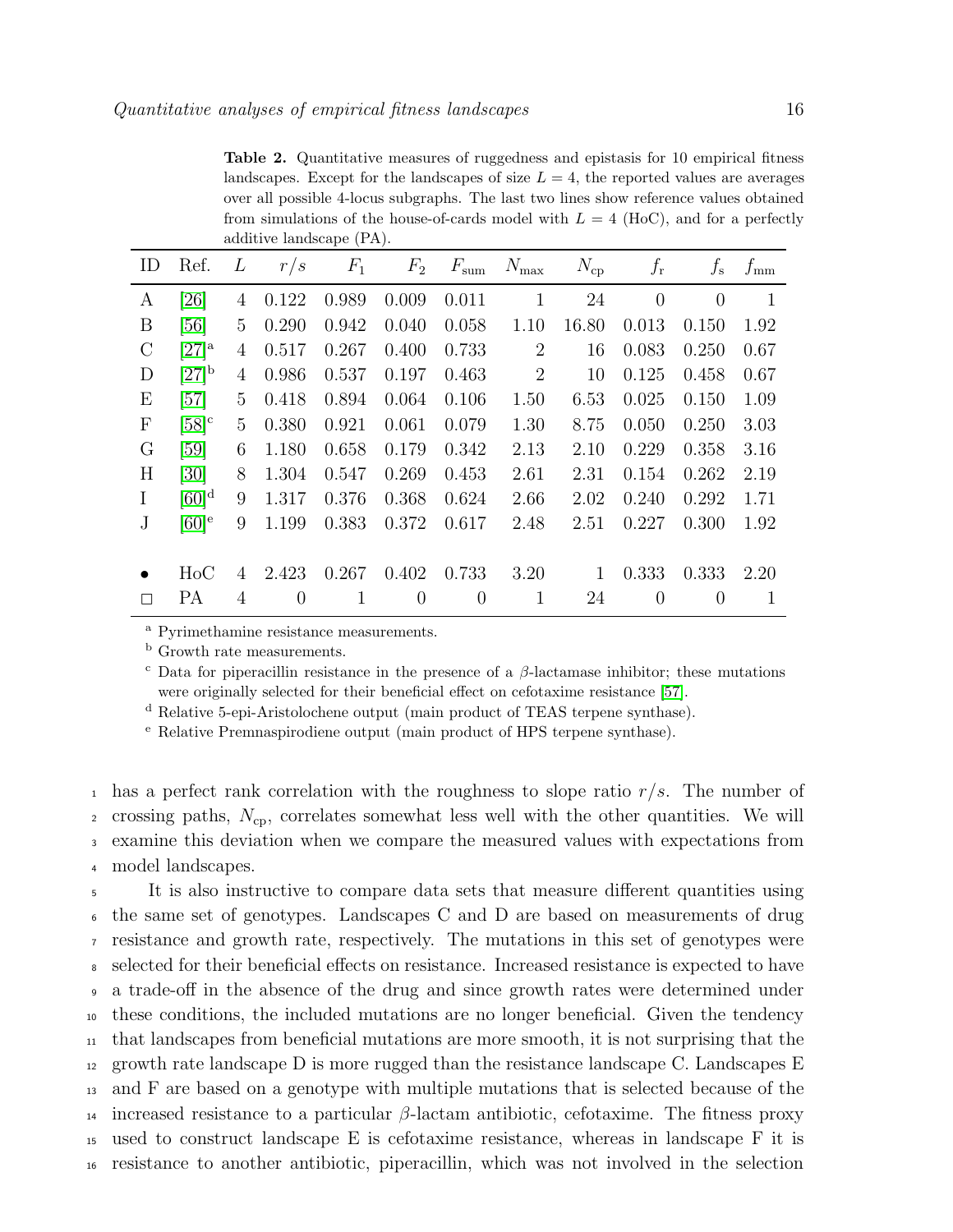

<span id="page-16-0"></span>Figure 4. The ranks of the fitness landscapes specified in table [2](#page-15-0) with respect to the studied quantifiers of epistasis are plotted against each other. In general, the quantities seem rather well correlated (see main text for a detailed discussion).

 of the genotypes. However, the reason why they were measured in the piperacillin environment (with inhibitor) is because resistance in this environment showed an overall trade-off with cefotaxime resistance. Hence, the included (reverse) mutations were collectively beneficial for this environment. In contrast to landscapes C and D, the landscapes E and F turn out to be almost equally rugged.

<span id="page-16-1"></span><sup>6</sup> 3.2.4. Combining models and empirical data. To compare the measurements for <sup>7</sup> the empirical landscapes with expectations calculated for model landscapes, we use <sup>8</sup> the predictions generated by the RMF model [\(2\)](#page-5-1). We thereby fixed the parameter  $\bullet$  controlling the roughness of the landscape to  $a = 0.01$ , and calculated all measures 10 for various choices of the slope c. For each pair of  $a$  and  $c$ , the calculated values were <sup>11</sup> averaged over 10,000 realizations of the 4-locus landscape. Recall that the case  $c = 0$ <sup>12</sup> corresponds to a completely random landscape, i.e. to the House-of-Cards model. The 13 opposite extreme of a purely additive landscape was also considered by setting  $a = 0$ <sup>14</sup> for an arbitrary value of  $c \neq 0$ .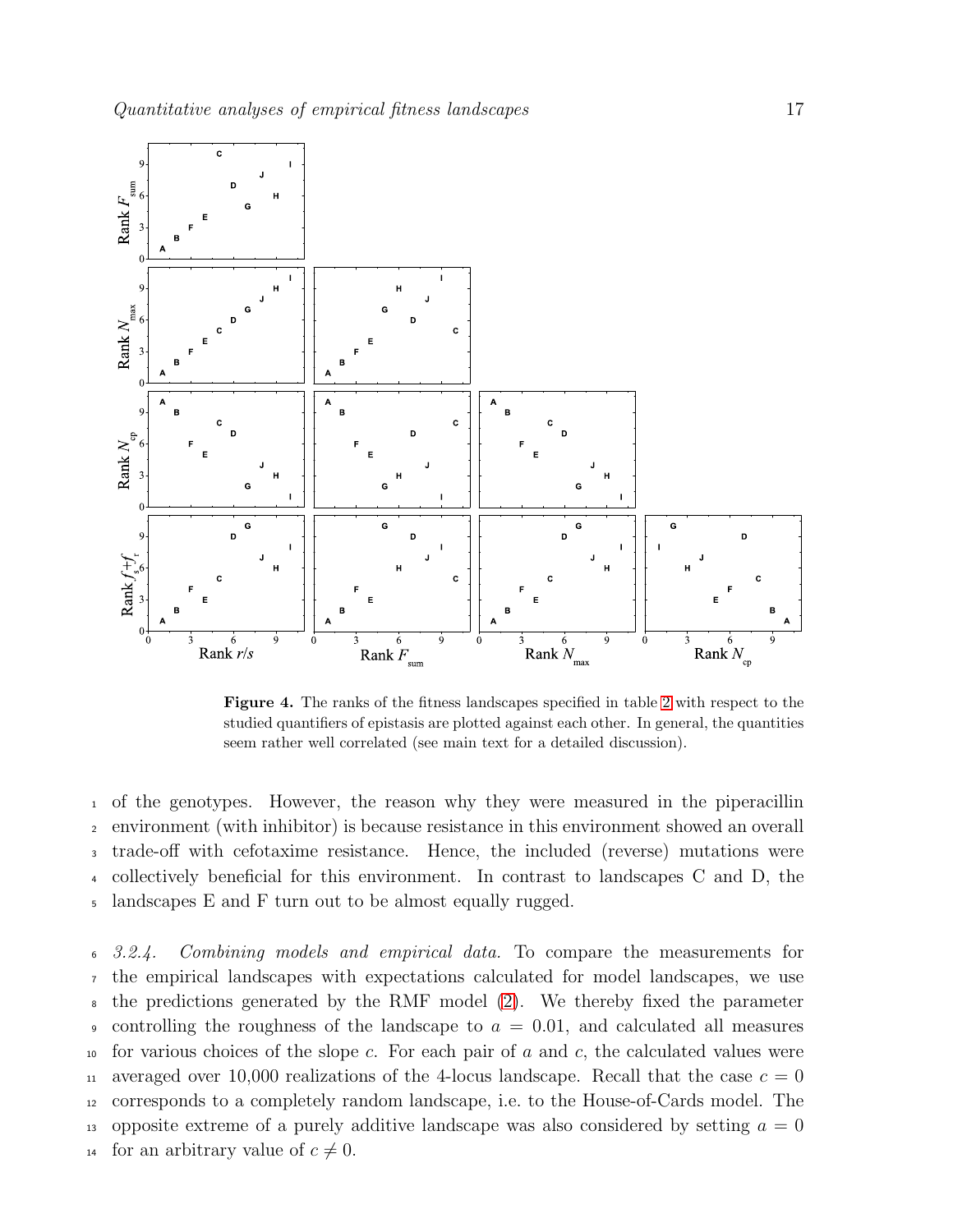

<span id="page-17-0"></span>Figure 5. The measured values for the studied quantifiers of epistasis are plotted with respect to each other for the fitness landscapes specified in table [2.](#page-15-0) The black line corresponds to values obtained numerically for RMF landscapes interpolating between a non-epistatic (open square) and a completely random (filled circle) landscape.

<sup>1</sup> In fig. [5,](#page-17-0) we plot all pairwise combinations of the four epistasis measures previously included in the rank analysis of fig. [4.](#page-16-0) The black line corresponds to the range of possible outcomes for the model landscapes, one limit corresponding to the House-of-Cards case (marked by a filled circle) and the other limit being the purely additive case (marked by an empty square). The letters represent the measurements from the experimental landscapes (see table [2\)](#page-15-0). The close correspondence between the letters and the line indicates that the RMF model captures the different ruggedness measures and their correlations observed for the experimental landscapes surprisingly well. The relatively large deviations for landscapes C and D from [\[27\]](#page-21-23) are most likely due to the fact that this is a 4-locus landscape and measurements are thus based on a single observation, <sup>11</sup> rather than being an average over multiple subgraphs of size  $m = 4$  as is the case for <sup>12</sup> the larger landscapes. We also note that the number of crossing paths  $N_{cp}$  observed in the empirical landscapes appears to be systematically smaller than predicted by the RMF model, a deviation which coincides with the relatively low rank correlation of this measure compared to the other measures (fig. [4\)](#page-16-0).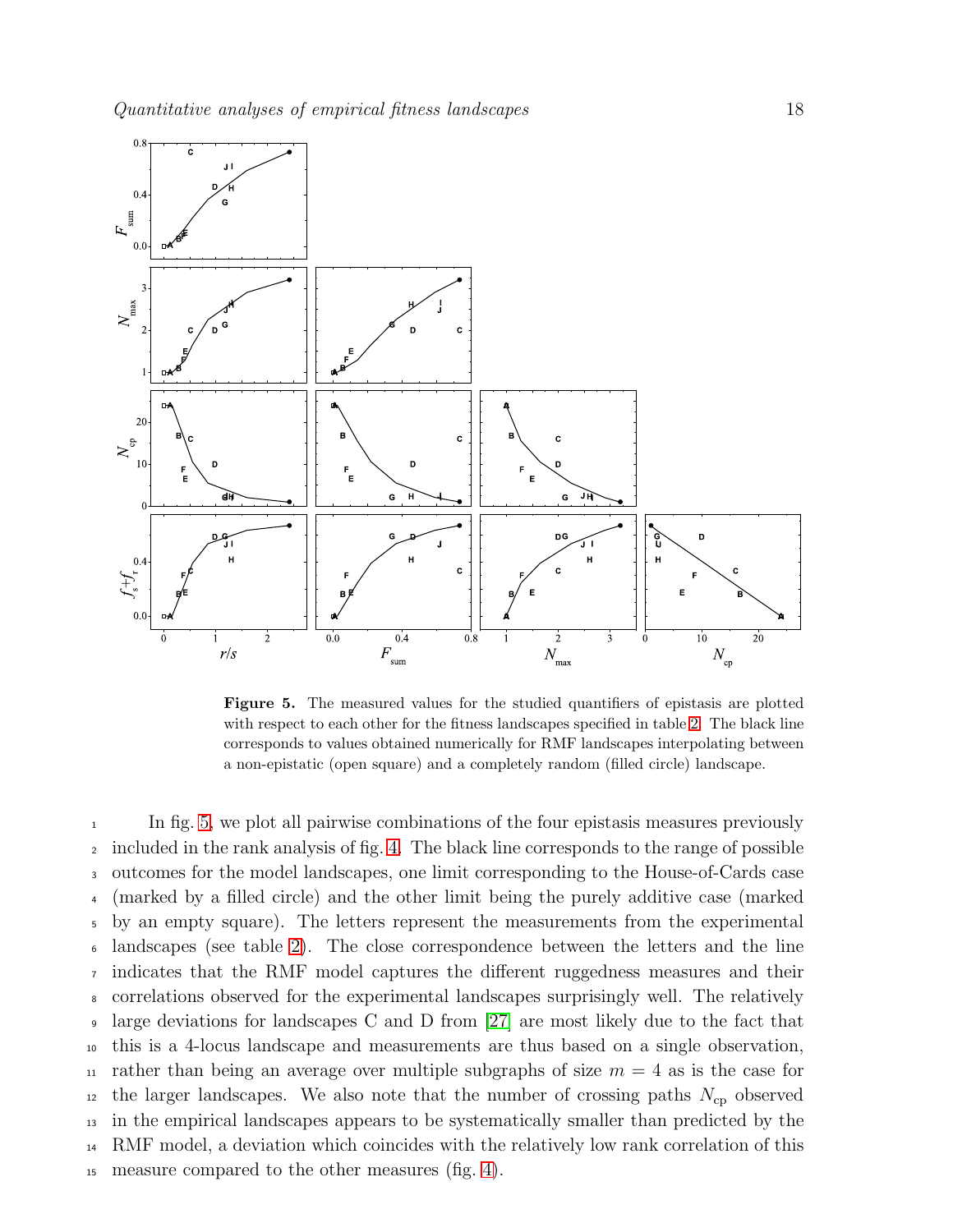# <span id="page-18-0"></span>4. Discussion and outlook

 In this review, we have first established a set of standardized measures to determine the ruggedness of fitness landscapes. We then use these measures to compare the ruggedness of ten available empirical landscapes, and to compare the empirical landscapes to predictions generated by the Rough Mount Fuji (RMF) model, a model with tunable ruggedness. Our rank analyses show that the selected measures correlate very well, and thus appear to capture the same underlying feature of the landscape. In a sense, they all capture the amount of epistasis in a particular landscape. What is quite remarkable is that not all measures are sensitive to detect all types of epistasis. The Fourier analysis and the r/s ratio are sensitive to magnitude epistasis, sign epistasis and reciprocal sign <sup>11</sup> epistasis. The local epistasis measure,  $f_r + f_s$ , and measures of accessible pathways are insensitive to magnitude epistasis, while the number of local fitness maxima is only sensitive to detect reciprocal sign epistasis. The fact that the rank correlations between the different measures are still high could either mean that the effects of sign epistasis dominate the measures that are sensitive to magnitude epistasis or that the three types of epistasis co-occur. The above also implies that the measure of epistasis <sup>17</sup> among two loci  $(f_r + f_s)$  contains similar information as the more global measures of epistasis (involving 4 loci). Sampling local interactions can be done by detection of pairwise interactions between mutations, which is experimentally more straightforward than building multidimensional landscapes of connected genotypes. On the other hand, <sup>21</sup> the Fourier analysis shows that higher-order interactions between mutations  $(F_3, F_4,$  etc.) play a significant role, especially in the more rugged landscapes. This information can only be detected by the construction of such landscapes.

 Before we discuss which characteristics of mutations are either linked with smooth or rugged landscapes, we need to emphasize that the small number of available landscapes only allows for preliminary conclusions and that the comparison is complicated by differences in the methodologies involved to measure fitness. Nevertheless, general patterns do emerge as well as gaps in our knowledge. All empirical landscapes are relatively small in size and a specific set of mutations is used to construct the genotypes. These mutations fall into different classes. Unfortunately, few representatives are available per class, and worse: we lack any data for other classes. For example, no landscapes are available using mutations known to be beneficial by themselves in a particular wildtype, nor do we know of any studies that constructed <sup>34</sup> landscapes from deleterious mutations in a single gene. This necessarily limits the interpretation and generality of our findings.

 A first characteristic of a mutation which affects ruggedness is whether the mutation is deleterious [\[30,](#page-21-30) [59\]](#page-22-24) or beneficial [\[27,](#page-21-23) [26,](#page-21-22) [56,](#page-22-21) [60,](#page-22-25) [57\]](#page-22-22). Among the available landscapes, those that are constructed using beneficial mutations (A-C and E-F in Table 2) are smoother than those using deleterious mutations (G-H). Although beneficial mutations are much rarer than deleterious ones [\[54,](#page-22-19) [78\]](#page-23-1), most studies focus on beneficial mutations. This seems justified given that beneficial mutations do account for a large fraction of the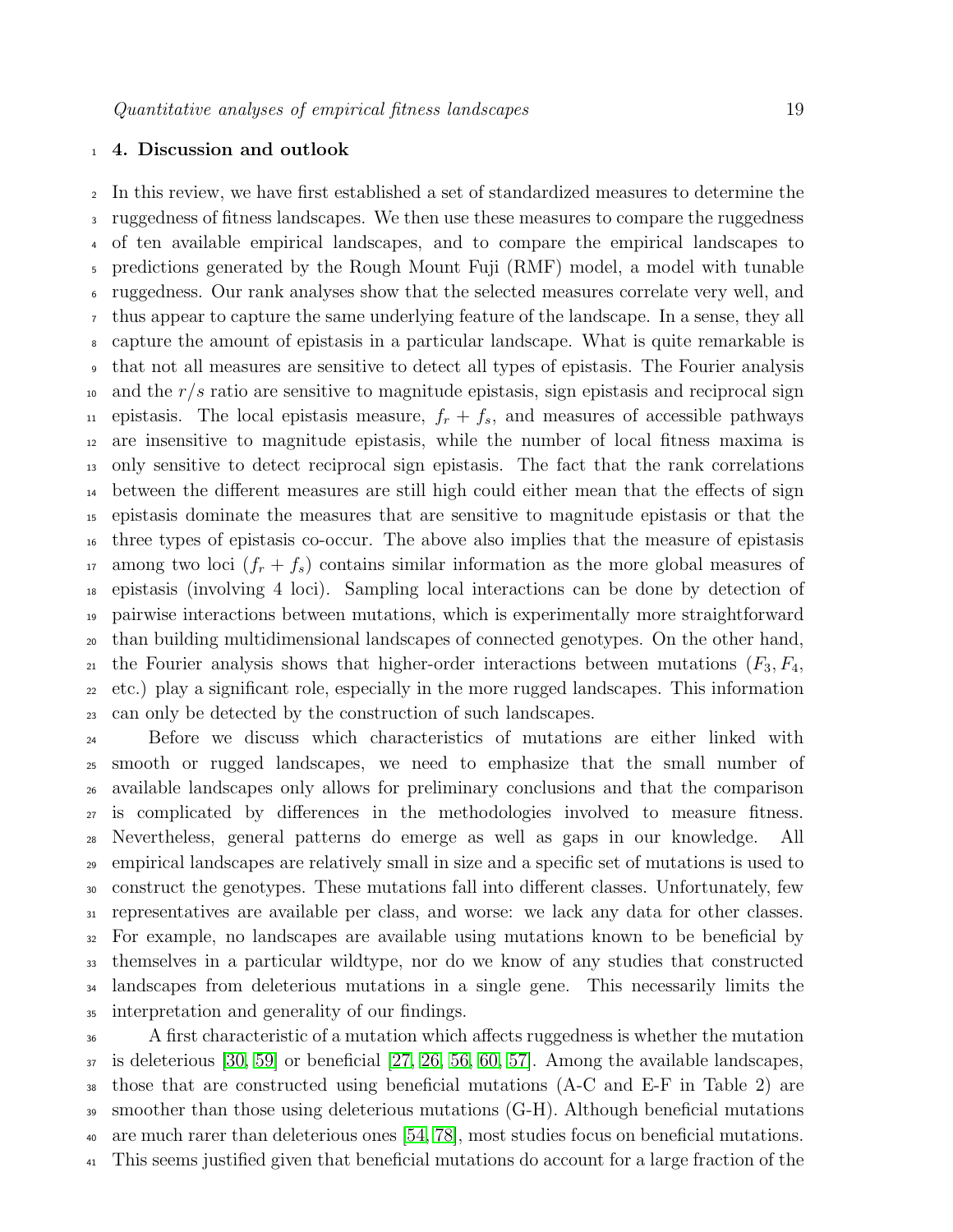mutations that contribute to long-term evolution [\[79,](#page-23-2) [80\]](#page-23-3). Both types of mutations are intrinsically linked, since each fixed beneficial mutation becomes a potential deleterious mutation when the direction of selection reverses. In that global sense, it does not matter which type we are dealing with. However, there is the possibility that deleterious and beneficial mutations have intrinsically different statistical properties, including epistatic interactions, because they sample different parts of the local fitness landscape. Similarly, the position of the wild type is of influence. For example, the beneficial mutations in the  $\epsilon$  TEM-1 β-lactamase fitness landscape E increase resistance to the antibiotic cefotaxime [\[57\]](#page-22-22). The TEM-1 wild type incurs a very low resistance towards this antibiotic, and the fittest genotype has approximately a 100,000-fold higher resistance. This clearly differs  $_{11}$  from the study by Chou et al. [\[26\]](#page-21-22) (landscape A) in which a new metabolic pathway is <sup>12</sup> introduced into a strain of *Methylobacterium extorquens* and the fittest genotype displays a 94% (i.e. ∼ 2-fold) fitness increase. Note also that the empirical fitness landscapes include mutations that are known to alter fitness (individually or collectively), and mutations with an individually neutral effect are excluded. Still, neutral mutations make up a significant portion of all available mutations [\[81\]](#page-23-4), and are known to contribute to long-term adaptation [\[8\]](#page-21-7).

 A second characteristic that appears to influence the degree of ruggedness is whether the individual or the combined effect (beneficial or deleterious) is known. For example, the mutations that were studied by Chou et al. [\[26\]](#page-21-22) and Khan et al. [\[56\]](#page-22-21) (landscape B) collectively produced a well-adapted genotype after many generations of evolution, <sup>22</sup> whereas the mutations studied by [\[30\]](#page-21-30) (landscape H) were a priori only known to have a deleterious effect in the wild-type background. In the first category, all intermediates are constructed between two points in genotype space that are connected by at least one accessible pathway (otherwise the higher-fitness genotype would not have been found). In the second category, the genotype that combines all mutations is not necessarily accessible from the wildtype, and does not even have to be better adapted. Consistent with an expected greater bias against (sign) epistasis in the first category, the landscapes based on genome-wide collectively beneficial mutations show less epistasis than those based on individually deleterious mutations (see table [2\)](#page-15-0). A better direct test would be a comparison between mutations with known collective or individual effect of the same fitness sign (all beneficial or all deleterious) within the same biological system, but we presently lack such data.

<sup>34</sup> A third distinction that affects ruggedness of empirical fitness landscapes is the level at which the mutations interact. The included mutations can for example affect fitness [\[30,](#page-21-30) [56\]](#page-22-21), can operate in a common genetic pathway [\[26\]](#page-21-22), or can even be located in the same gene [\[27,](#page-21-23) [58,](#page-22-23) [57\]](#page-22-22). The landscapes constructed from beneficial mutations located in different genes (A-B) are smoother than those from beneficial mutations located in the same gene (C and E-F). When epistasis is detected between mutations in different genes, this information has traditionally been used to infer their combined contribution to a metabolic pathway. The reverse is also true: when empirical fitness landscapes combine mutations that operate in a common genetic pathway, finding epistasis becomes more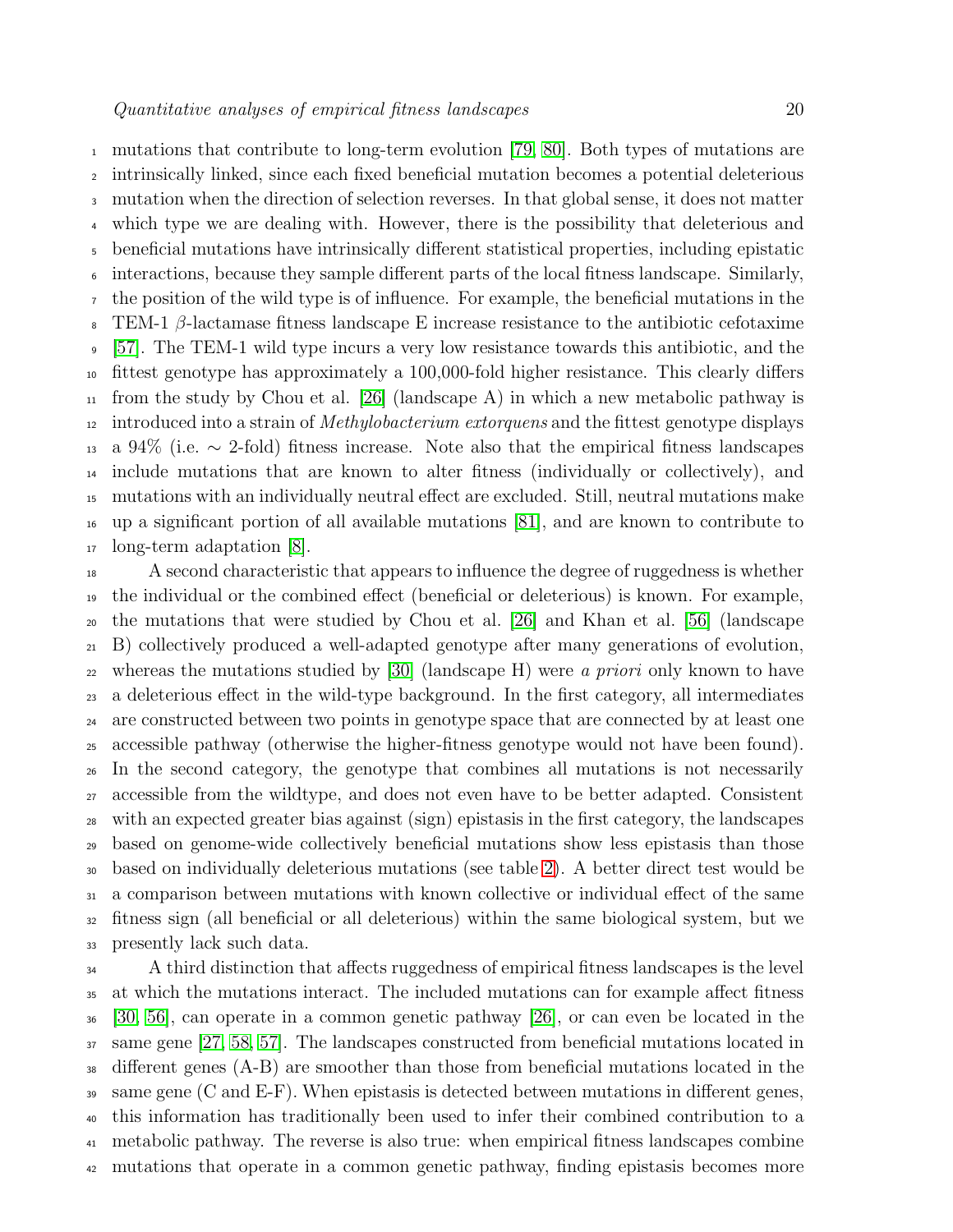likely. This becomes even more prominent when mutations are located in a single gene. Epistasis among mutations in different genes can result from functional constraints caused by interactions in a metabolic network [\[82,](#page-23-5) [83\]](#page-23-6), whereas intragenic epistasis can also result from structural constraints when nucleotide positions in a single gene have a combined effect on protein shape, enzyme activity, or folding-stability [\[84,](#page-23-7) [85\]](#page-23-8). This relates to the type of epistasis that one expects to find. Magnitude epistasis is often associated with mutations in different genes in a metabolic network [\[54,](#page-22-19) [86,](#page-23-9) [87\]](#page-23-10), whereas sign epistasis is expected to occur more often between positions in a single gene [\[88\]](#page-23-11). The expectation of a greater contribution of epistasis to landscapes based on mutations in a single gene versus in different genes is supported by our analysis (see table [2\)](#page-15-0). Note however, that compensatory mutations are often located in different genes [\[53,](#page-22-18) [89\]](#page-23-12), and that sign epistasis between deleterious mutations has also been shown to occur at a genome-wide scale [\[30\]](#page-21-30).

 Having in mind all complicating differences between the various fitness proxies and the diverse set of biological organisms used for testing, it is all the more surprising how well the simple model [\(2\)](#page-5-1) seems to capture features of the real landscapes. However, we emphasize that we studied averaged quantities of small (i.e. 4-locus) subgraphs of the landscapes in order to standardize our measures and compare them to model predictions. Hence information contained in the full landscape might have been overlooked in these analyses. For example, the considerations in the previous paragraph suggest that the level of interaction between mutants should be distributed very inhomogeneously on large enough landscapes, consistent with predictions from metabolic models [\[1,](#page-21-0) [83\]](#page-23-6). This means that the landscapes can be decomposed into subgraphs, some of which contain much, others little or no epistasis. Such a decomposition would reflect the strength of interactions between specific combinations of mutations. For instance, one would expect that mutations changing the same functional part of one protein should highly influence the impact of one another on the function. On the other hand, the impact of mutations altering different proteins, which do not interact, should be independent of each other. Searching for such patterns by looking at distributions of epistasis measures instead of their mean, is a promising direction for future study.

 If the existence of genetic modules with different levels of epistasis can be established empirically, it will be a challenge for future models of fitness landscapes to take this realism into account, and study its evolutionary consequences. In fact, the <sup>34</sup> LK model [27, 28] was introduced with the idea of incorporating such structures. However, these models make very specific assumptions about the distribution of the size and coupling of different epistastic modules, and these should be compared to measures based on empirical landscapes. Where systematic deviations are observed, the empirical information may then be used to adapt the models. Much of the progress in understanding fitness landscapes and their evolutionary implications, therefore, depends on the availability of additional empirical landscapes from various systems – particularly from those classes where we lack any information.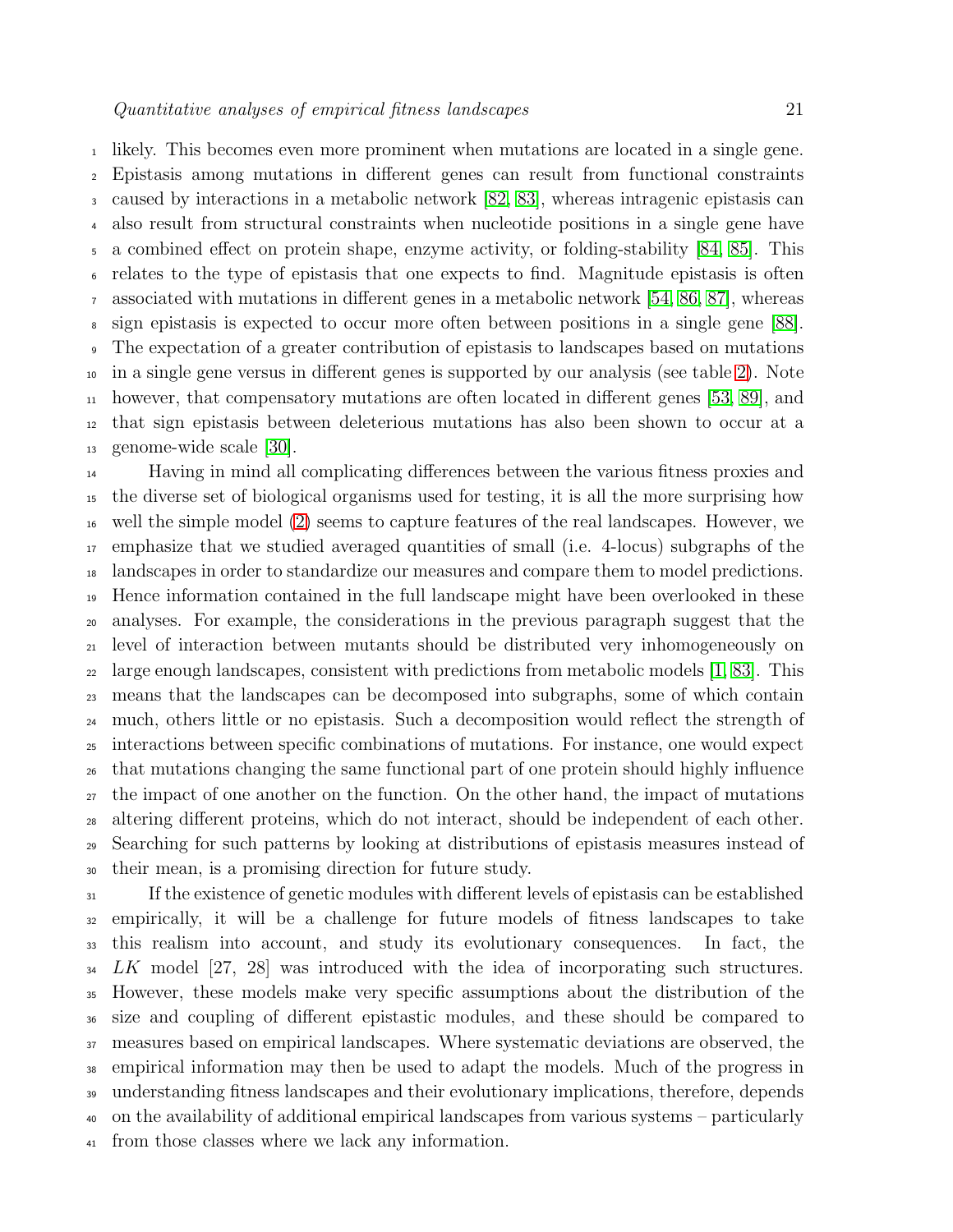# Acknowledgments

- We thank Dave Hall for generously providing the original data of landscape G. This work
- <sup>3</sup> was supported by DFG within SFB 680 Molecular basis of evolutionary innovations, and
- by Studienstiftung des deutschen Volkes through a fellowship to JF.

## <span id="page-21-0"></span>References

- <span id="page-21-1"></span>[1] Costanzo M, Baryshnikova A, Bellay J, Kim Y, Spear E D *et al.* 2010 *Science* 327 425–431
- <span id="page-21-2"></span>[2] de Visser J A G M, Cooper T F and Elena S F 2011 *Proc. R. Soc. Lond. [Biol]* 278 3617–3624
- <span id="page-21-3"></span>[3] Wagner G P and Zhang J 2011 *Nat. Rev. Genet.* 12 204–213
- <span id="page-21-4"></span>[4] Haldane J B S 1931 *Proc. Cambridge Philos. Soc.* 27 137–142
- <span id="page-21-5"></span>[5] Wright S 1932 *Proc. IV Int. Cong. Genet.* 1 356–366
- <span id="page-21-6"></span>[6] Carneiro M and Hartl D L 2009 *Proc. Natl. Acad. Sci. USA* 107 1747–1751
- <span id="page-21-7"></span>[7] Jain K and Krug J 2007 *Genetics* 175 1275–1288
- <span id="page-21-8"></span>[8] Wagner A 2008 *Nat. Rev. Genet.* 9 965–974
- <span id="page-21-9"></span>[9] Phillips P C 2008 *Nat. Rev. Genet.* 9 855–867
- <span id="page-21-10"></span> [10] Wolf J B, Brodie E D and Wade M J 2000 *Epistasis and the evolutionary process* (Oxford: Oxford University press)
- <span id="page-21-11"></span> [11] Gavrilets S 2004 *Fitness landscapes and the origin of species* (Princeton: Princeton University Press)
- <span id="page-21-12"></span>[12] Kondrashov F A and Kondrashov A S 2001 *Proc. Natl. Acad. Sci. USA* 98 12089–12092
- <span id="page-21-13"></span>[13] de Visser J A G M, Park S-C and Krug J 2009 *Am. Nat.*, 174, S15–S30
- <span id="page-21-14"></span>[14] Otto S P 2009 *Am. Nat.* 174 S1–S14
- <span id="page-21-15"></span>[15] Lenski R E, Barrick J E and Ofria C 2006 *PLoS Biol.* 4 e428
- <span id="page-21-16"></span>[16] van Nimwegen E, Crutchfield J P and Huynen M 1999 *Proc. Natl. Acad. Sci. USA* 96 9716–9720
- [17] Wagner A 2005 *Robustness and evolvability in living systems (Princeton Studies in Complexity)* (Princeton: Princeton University Press)
- <span id="page-21-18"></span><span id="page-21-17"></span>[18] Lobkovsky A E, Wolf Y I and Koonin E V 2011 *PLoS Comput. Biol.* 7 e1002302
- <span id="page-21-19"></span> [19] Salverda M L M, Dellus E, Gorter F A, Debets A J M, Van der Oost J, Hoekstra R F, Tawfik D S *et al.* 2011 *PLoS Genet.* 7 e1001321
- <span id="page-21-20"></span>[20] Colegrave N and Buckling A 2005 *BioEssays* 27 1167–1173
- <span id="page-21-21"></span>[21] Fisher R A 1918 *Trans. R. Soc. Edinb.* 52 399–433
- <span id="page-21-24"></span>[22] Weinreich D M, Watson R A and Chao L 2005 *Evolution* 59 1165–1174
- <span id="page-21-25"></span>[23] Poelwijk F J, Kiviet D J, Weinreich D M and Tans S J 2007 *Nature* 445 383–386
- <span id="page-21-26"></span>[24] Poelwijk F J, Tanase-Nicola S, Kiviet D J, Tans S J 2011 *J Theor. Biol.* 272 141.
- <span id="page-21-22"></span>[25] de Visser J A G M, Hoekstra R F and van den Ende H 1997 *Evolution* 51 1499–1505
- <span id="page-21-23"></span>[26] Chou H-H, Chiu H-C, Delaney N F, Segr`e D and Marx C J 2011 *Science* 332 1190–1192
- <span id="page-21-27"></span> [27] Lozovsky E R, Chookajorn T, Browna K M, Imwong M, Shaw P J, Kamchonwongpaisan S, Neafsey D E *et al.* 2009 *Proc. Natl. Acad. Sci. USA* 106 12015–12030
- <span id="page-21-28"></span>[28] Kauffman SA, Weinberger ED 1989 *J. Theor. Biol.* 141 211-245.
- [29] Kauffman S A 1993 *The origins of order: Self-Organization and Selection in Evolution* (New York: Oxford University Press)
- <span id="page-21-30"></span><span id="page-21-29"></span>[30] Franke, J, Kl¨ozer A, de Visser J A G M and Krug J 2011 *PLoS Comput. Biol.* 7 e1002134
- 42 [31] Weinberger E D 1996  $\mathcal{NP}$ -Completeness of Kauffman's NK Model: A Tunably Rugged Fitness Landscape *Santa Fe Institute Working Paper* 96-02-003
- <span id="page-21-33"></span><span id="page-21-31"></span>[32] Kingman J F C 1978 *J. Appl. Probab.* 15 1–12
- <span id="page-21-32"></span>[33] Derrida B 1981 *Phys. Rev.* B 24 2613–2626
- [34] Aita T, Uchiyama H, Inaoka T, Nakajima M, Kokubo T and Husimi Y 2000 *Biopolymers* 54 64–79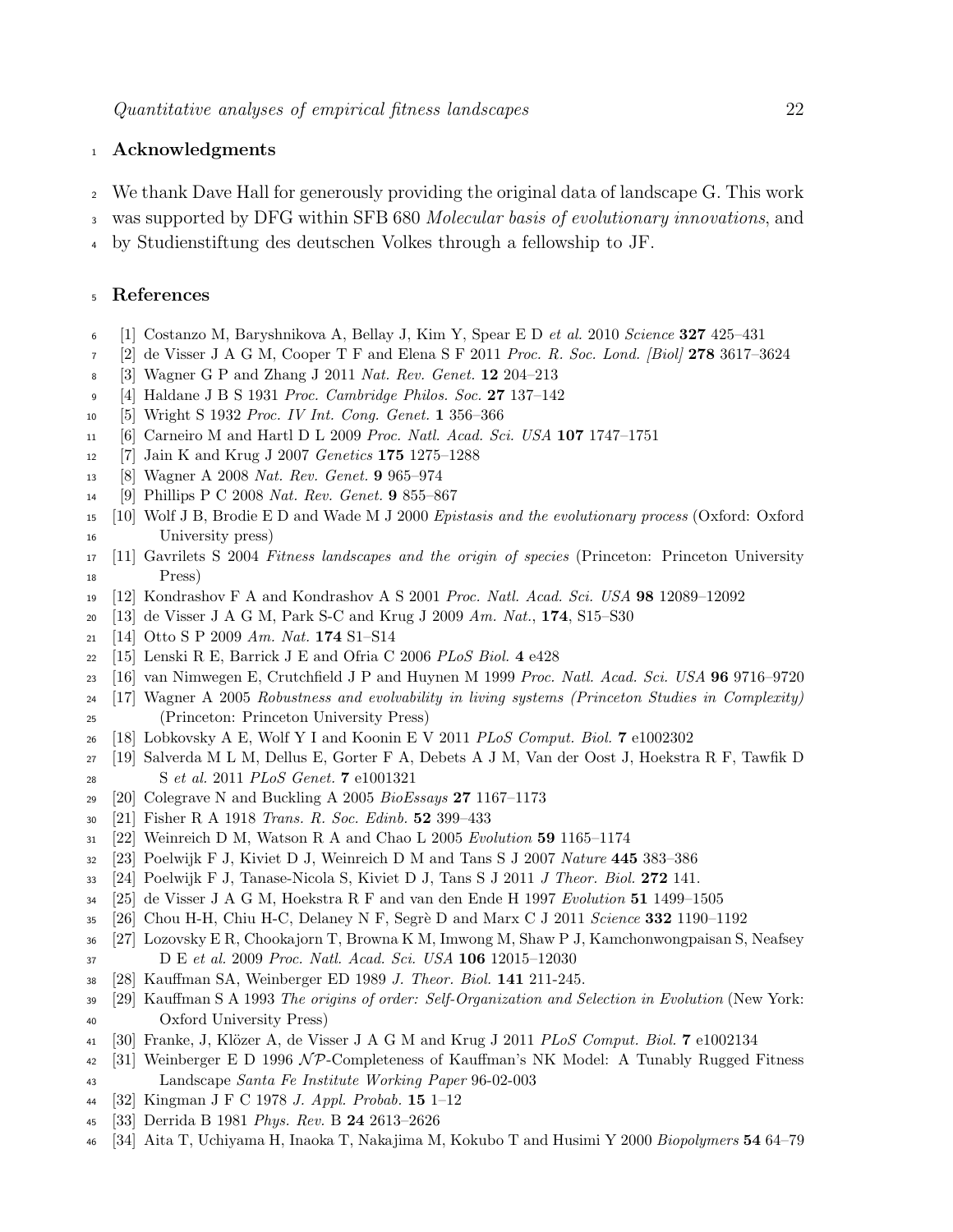- <span id="page-22-1"></span><span id="page-22-0"></span> [35] Stauffer D and Aharony A 1991 *Introduction to Percolation Theory*, (London and Philadelphia: Taylor and Francis)
- <span id="page-22-2"></span>[36] Gavrilets S and Gravner J 1997 *J. Theor. Biol.* 184 51–64
- <span id="page-22-3"></span>[37] Khatri B S, McLeish T C B and Sear R P 2009 *Proc. Natl. Acad. Sci. USA* 106 9564–9569
- <span id="page-22-4"></span> [38] Fontana W, Stadler P F, Bornberg-Bauer E G, Griesmacher T, Hofacker I L, Tacker M, Tarazona P, Weinberger E D and Schuster P 1993 *Phys. Rev.* E 47 2083–2099
- <span id="page-22-5"></span> [39] Mustonen V, Kinney J, Callan Jr C G and L¨assig M 2008 *Proc. Natl. Acad. Sci. USA* 105 12376– 12381
- <span id="page-22-6"></span>[40] Elena S F and Lenski R E 2003 *Nat. Rev. Genet.* 4 457–469
- <span id="page-22-7"></span>[41] Korona R, Nakatsu C H, Forney L J and Lenski R E 1994 *Proc. Natl. Acad. Sci. USA* 91 9037–9041
- <span id="page-22-8"></span>[42] Rozen D E, Habets M G J L, Handel A and de Visser J A G M 2008 *PLoS One* 3 e1715
- <span id="page-22-9"></span>[43] Burch C L and Chao L 2000 *Nature* 406 625–628
- <span id="page-22-10"></span>[44] van Opijnen T, de Ronde A, Boerlijst M C and Berkhout B 2007 *PLoS One* 2 e271
- <span id="page-22-11"></span>[45] Buckling A, Wills M A and Colegrave N 2003 *Science* 302 2107–2109
- <span id="page-22-12"></span>[46] Gifford D R, Schoustra S E and Kassen R 2011 *Evolution* 65 3070–3078
- <span id="page-22-13"></span>[47] Schoustra S E, Bataillon T, Gifford D R and Kassen R 2009 *PLoS Biol.* 7 e1000250
- <span id="page-22-14"></span>[48] Orr HA 2003 *J. theor. Biol.* 220, 241–247
- <span id="page-22-15"></span>[49] Neidhart J and Krug J 2011 *Phys. Rev. Lett.* 107 178102
- <span id="page-22-16"></span>[50] Park S-C, Simon D and Krug J 2010 *J. Stat. Phys.* 138, 381–410
- <span id="page-22-17"></span>[51] Blount Z D, Borland C Z and Lenski R E 2008 *Proc. Natl. Acad. Sci. USA* 105 7899–7906
- <span id="page-22-18"></span> [52] Woods R J, Barrick J E, Cooper T F, Shrestha U, Kauth M R and Lenski R E 2011 *Science* 331 1433–1436
- <span id="page-22-19"></span> [53] Rokyta D R, Joyce P, Caudle S B, Miller C, Beisel C J and Wichman H A 2011 *PLoS Genet.* 7 e1002075
- <span id="page-22-20"></span>[54] Sanj´uan R, Moya A and Elena S F 2004 *Proc. Natl. Acad. Sci. USA* 101 15376–15379
- <span id="page-22-21"></span> [55] Hinkley T, Martins J, Chappey C, Haddad M, Stawiski E, Whitcomb J M, Petropoulos C J *et al.* 2011 *Nat. Genet.* 43 487–490
- <span id="page-22-22"></span>[56] Khan A I, Dinh D M, Schneider D, Lenski R E and Cooper T F 2011 *Science* 332 1193–1196
- <span id="page-22-23"></span>[57] Weinreich D M, Delaney N F, DePristo M A and Hartl D L 2006 *Science* 312 111–114
- <span id="page-22-24"></span>[58] Tan L, Serene S, Chao H X and Gore J 2011 *Phys. Rev. Lett.* 106 198102
- <span id="page-22-25"></span>[59] Hall D W, Agan M and Pope S C 2010 *J. Hered.* 101 S75–S84
- <span id="page-22-26"></span> [60] O'Maille P E, Malone A, Dellas N, Hess Jr B A, Smentek L, Sheehan I, Greenhagen B T *et al.* 2008 *Nat. Chem. Biol.* 4 617–623
- <span id="page-22-27"></span> [61] Brown K M, Costanzo M S, Xu W, Roy S, Lozovsky E R and Hartl D L 2010 *Mol. Biol. Evol.* 27 2682–2690
- <span id="page-22-28"></span>[62] Costanzo M S, Brown K M and Hartl D L 2011 *PLoS ONE* 6 e19636
- <span id="page-22-29"></span>[63] da Silva J, Coetzer M, Nedellec R, Pastore C and Mosier D E 2010 *Genetics* 185 293–303
- <span id="page-22-30"></span>[64] Lunzer, M, Miller S P, Felsheim R and Dean A M 2005 *Science* 310 499–501
- <span id="page-22-31"></span>[65] Aita T, Iwakura M and Husimi Y 2001 *Protein Eng.* 14 633–638
- <span id="page-22-32"></span>[66] Stadler P F 1996 *J. Math. Chem.* 20 1–45
- <span id="page-22-33"></span>[67] Neher R A and Shraiman B I 2011 *Rev. Mod. Phys.* 83 1283–1300
- <span id="page-22-34"></span>[68] Kauffman S and Levin S 1987 *J. Theor. Biol.* 128 11–45
- <span id="page-22-35"></span>[69] Rosenberg N A 2005 *J. Theor. Biol.* 237 17–22
- <span id="page-22-36"></span>[70] Weinberger E D 1989 *Phys. Rev.* A 44 6399–6413
- <span id="page-22-37"></span>[71] Durrett R and Limic V 2003 *Ann. Prob.* 31 1713–1753
- <span id="page-22-38"></span>[72] Limic V and Pemantle R 2004 *Ann. Prob.* 32 2149–2178
- [73] Neidhart J 2011 *Adaptive walks in random and correlated fitness landscapes* Master thesis, University of Cologne
- <span id="page-22-40"></span><span id="page-22-39"></span>[74] DePristo M A, Hartl D L and Weinreich D M 2007 *Mol. Biol. Evol.* 24(8) 1608–1610
- <span id="page-22-41"></span>[75] Roy S W 2009 *PLoS One* 4 e4500
- [76] Stadler P F 2002 *Biological Evolution and Statistical Physics (Lecture notes in physics)* ed M